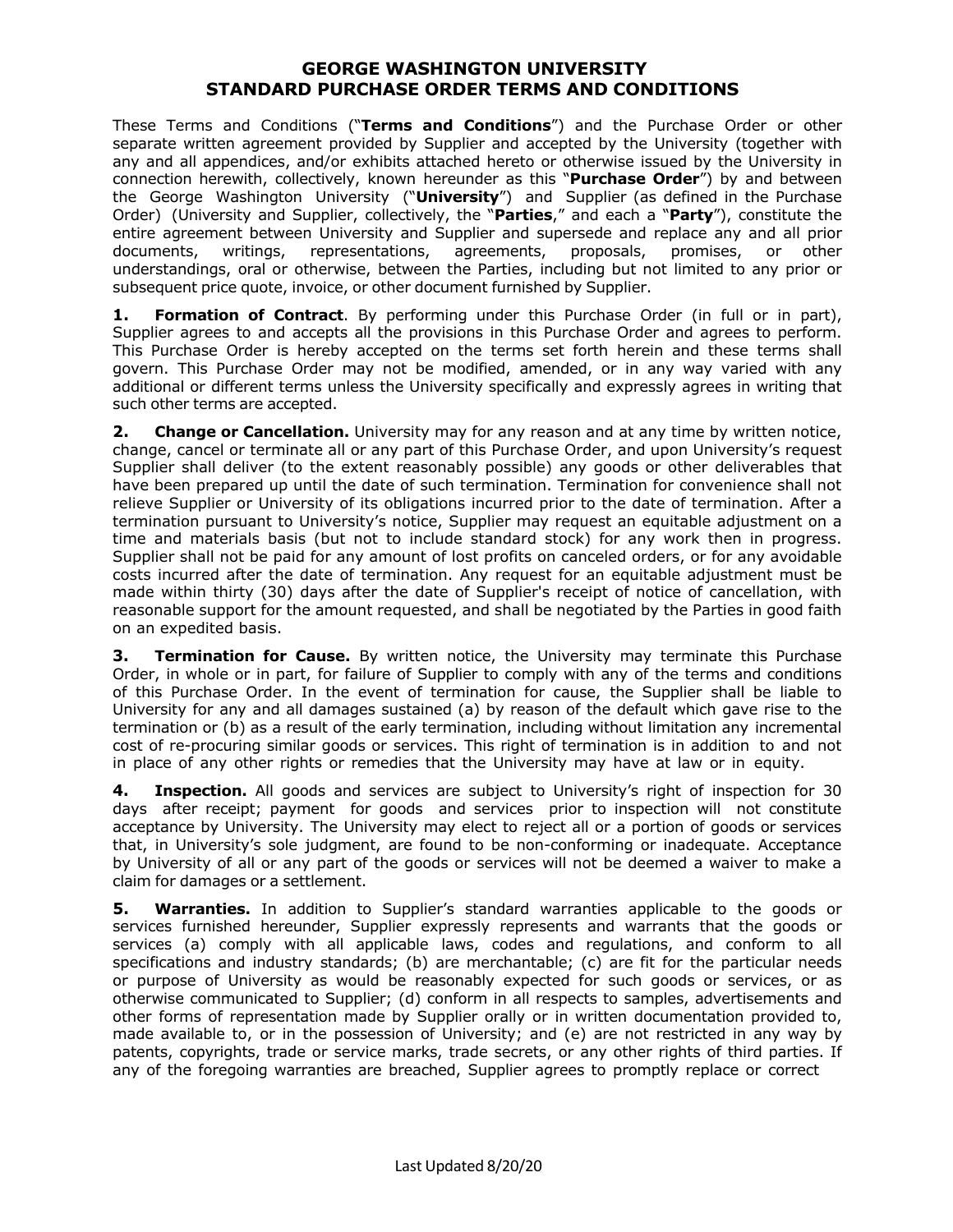defects and non-conformities, to be liable for all direct, indirect, consequential and other damages suffered by University and any other persons, and to defend and indemnify University from any claim asserted by any person resulting in whole or in part from such breach.

**6. Delivery.** Supplier agrees to on-time delivery based upon the date or time for the delivery of goods and services set forth in this Purchase Order. If the Purchase Order does not specify a delivery date, Supplier shall provide the goods or service as if time is of the essence. The University may regard the failure to deliver in a timely manner as a breach of these terms and conditions, entitling the University to all rights and remedies at law, in equity, and under the specific remedies of this Purchase Order. Changes, modifications or other delays resulting directly from University's actions and that prevent Supplier from delivering in a timely manner shall not be considered a breach. If Supplier anticipates a delay in delivery, Supplier shall notify University immediately and shall take all commercially reasonable steps, at Supplier's own cost, to avoid or mitigate the effect of such delay.

**7. Shipping.** Title and risk of loss or damage to items ordered herein shall remain with Supplier until delivered to and accepted by the University. All packaging, carting, transportation, and insurance charges are to be paid for by the Supplier, unless otherwise specifically stated in the Purchase Order. All goods shipped shall be free of liens or encumbrances. Upon request, the Supplier shall furnish satisfactory evidence of freedom from any such liens or encumbrances. The Parties will assist each other in the prosecution of claims against carriers.

**8. Hazardous Substance.** Supplier is given notice hereby that the University has a Hazardous Waste Management Plan (HWMP) pursuant to the RCRA 1976 enactment and in compliance with EPA and District of Columbia regulations. If Supplier intends to bring onto the University's premises or remove from the University's premises any hazardous substances or intends to engage in any activities involving hazardous substances that might reasonably be expected to create a danger or hazard to employees or other persons at the University, then in advance of any such activity Supplier shall submit to the University's Office of Health and Safety for review and approval its program for compliance with the University's HWMP and its schedule and methods for performing such activities. Supplier will adhere to its approved program in the performance of all work to be done on University premises. Supplier should obtain further information regarding the University's HWMP by emailing the University's Office of Health and Safety at safety@gwu.edu. Suppliers shipping goods to the University pursuant to this Purchase Order that contain a hazardous substance must provide a Safety Data Sheet. "Hazardous substance" means any pollutant, contaminant, hazardous or toxic substance or waste, solid waste, petroleum or any byproduct thereof, or any other chemical, substance or material listed or identified in or regulated by any federal, state, local or other governmental statute, regulation, law or ordinance dealing with the protection of human health, natural resources and/or the environment now or hereafter in effect including, without limitation, any and all claims or causes of action based upon such governmental statute, regulation, law or ordinance. Supplier shall comply with all federal and state environmental laws.

**9. Export Controls.** The Parties shall comply with all applicable U.S. export control laws and regulations, including but not limited to the International Traffic in Arms Regulations (ITAR), 22 CFR Parts 120 through 130, the Export Administration Regulations (EAR), 15 CFR Parts 730 through 799 and/or other restrictions imposed by the Treasury Department's Office of Foreign Asset Controls, in the performance of this Purchase Order. Supplier shall not disclose or provide to the University or any employee or agent of University any data or technology subject to the licensing provisions of ITAR and EAR, without prior written notice to and advance written approval by the University. If the Supplier sends any such data or technology that is subject to export control, without notice of the applicability of such export control, University has the right to immediately terminate this Purchase Order.

#### **10. Indemnification.**

a. Supplier shall defend and indemnify the University and the University's trustees, officers,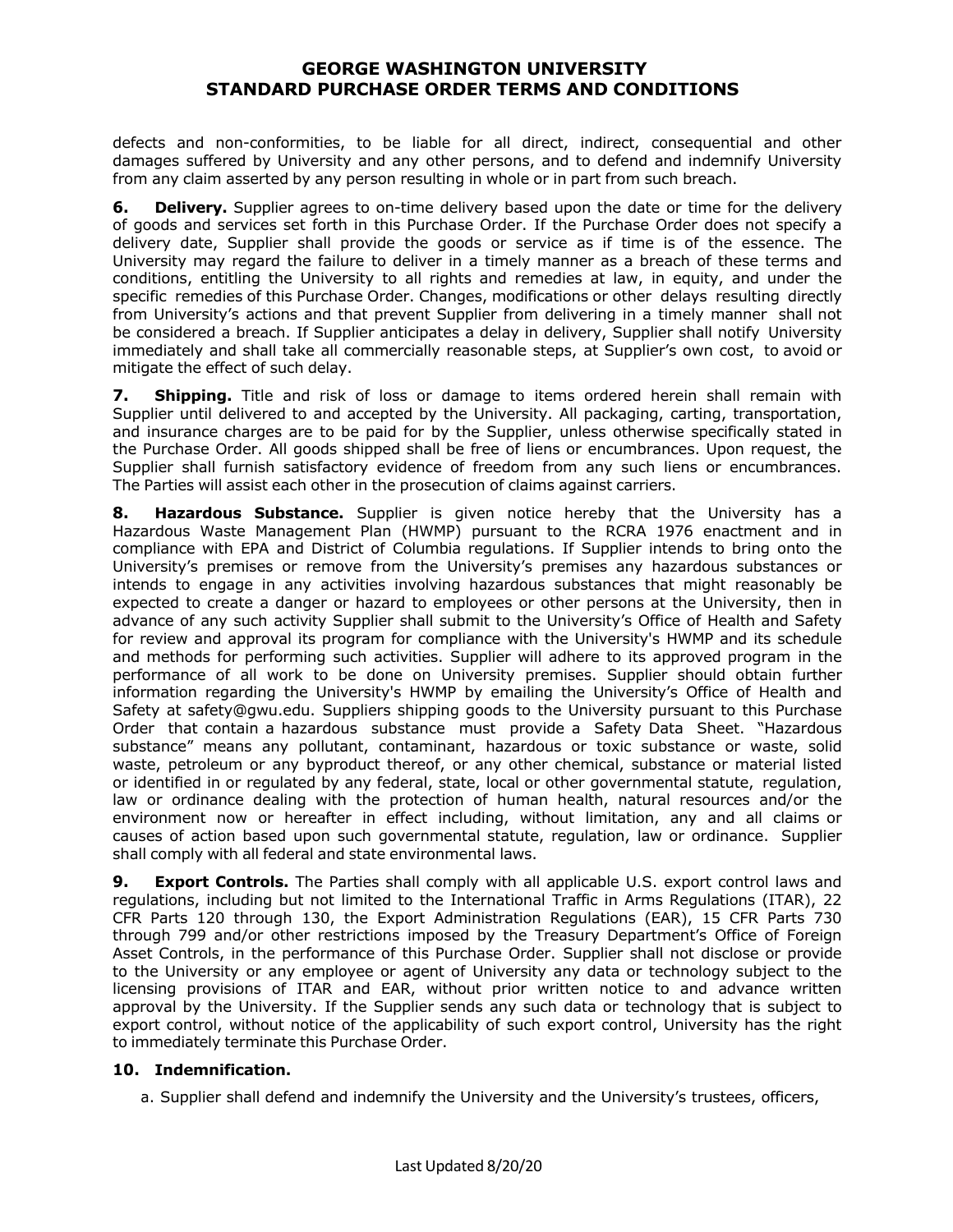employees, agents and representatives (collectively, the "**University Indemnitees**") against, and shall hold the University Indemnitees harmless from, any claims and demands made by any person or entity as a result of injuries, damages, expenses and losses incurred by such a person or entity, including without limitation such person's or entity's and the University's legal costs and attorney's fees (hereinafter collectively "**Liabilities**"), arising out of or relating to Supplier's (i) performance or failure to perform pursuant to this Purchase Order or (ii) misrepresentation or breach of any representation, warranty, obligation, or covenant of this Purchase Order, except to the extent that the Liabilities are a result of the direct and sole negligence of the applicable University Indemnitee. This provision shall survive the delivery of the goods, the termination or completion of the services, or the expiration of this Purchase Order.

- b. Supplier, at its expense, shall defend and indemnify the University Indemnitees against, and shall hold the University Indemnitees harmless from all claims and demands made by any person or entity as a result of Liabilities arising out of or relating to a claim that anything furnished under this Purchase Order infringed a patent, copyright, trademark, service mark, trade secret, or other legally protected propriety right. Supplier shall pay all costs, fees, and damages which may be incurred by the University Indemnitee for any such claim or action or the settlement thereof.
- c. Supplier, at its expense, shall defend and indemnify the University Indemnitees against, and shall hold the University Indemnitees harmless from all claims and demands made by any person or entity as a result of Liabilities arising out of or relating to any product liability claim relating to or arising from any goods supplied by Supplier hereunder. Supplier shall pay all costs, fees, and damages which may be incurred by the University Indemnitee for any such claim or action or the settlement thereof.

**11. Insurance.** Upon the Parties' entry into this Purchase Order, and from time to time upon request, Supplier will provide to University a Certificate of Insurance with proof of maintaining, at a minimum, the following amounts of coverage, it being acknowledged and agreed that the existence and maintenance of this coverage shall in no way limit Supplier's obligations or liabilities hereunder:

a. Commercial General Liability: On occurrence basis with the following limits:

| General Aggregate Limit               | \$2,000,000                                |
|---------------------------------------|--------------------------------------------|
| Products/Completed Operations         | \$2,000,000 aggregate                      |
| Personal Injury and Adv. Injury Limit | \$1,000,000 ea. person/organization Bodily |
| Injury & Property Damage Limit        | \$1,000,000 each occurrence                |
| Fire Damage                           | \$1,000,000 (any one fire)                 |
| <b>Medical Expense</b>                | \$5,000 (any one person)                   |

(Pollution Liability Endorsement of \$1,000,000 per occurrence will also be needed in the event hazardous materials are to be involved. If this contract requires the disposal of hazardous materials, all disposal locations must be approved by the Office of Risk Management.)

No exclusions for: Product/Completed Operations; Contractual Liability; Independent Contractors; Personal & Advertising Injury.

b. Automobile Liability: Any Auto Owned, Hired and Non-Owned Combined Single Limit for Bodily Injury & Property Damage \$1,000,000.

For Transportation of Hazardous Materials: Automobile liability insurance with an MCS-90 endorsement for \$5,000,000 and Pollution Liability of \$1,000,000 each accident.

- c. Excess "Umbrella" Liability: \$2,000,000 ea. occurrence/aggregate. The umbrella coverage should be no more restrictive than underlying coverage.
- d. Workers' Compensation Statutory Coverage: As required by law.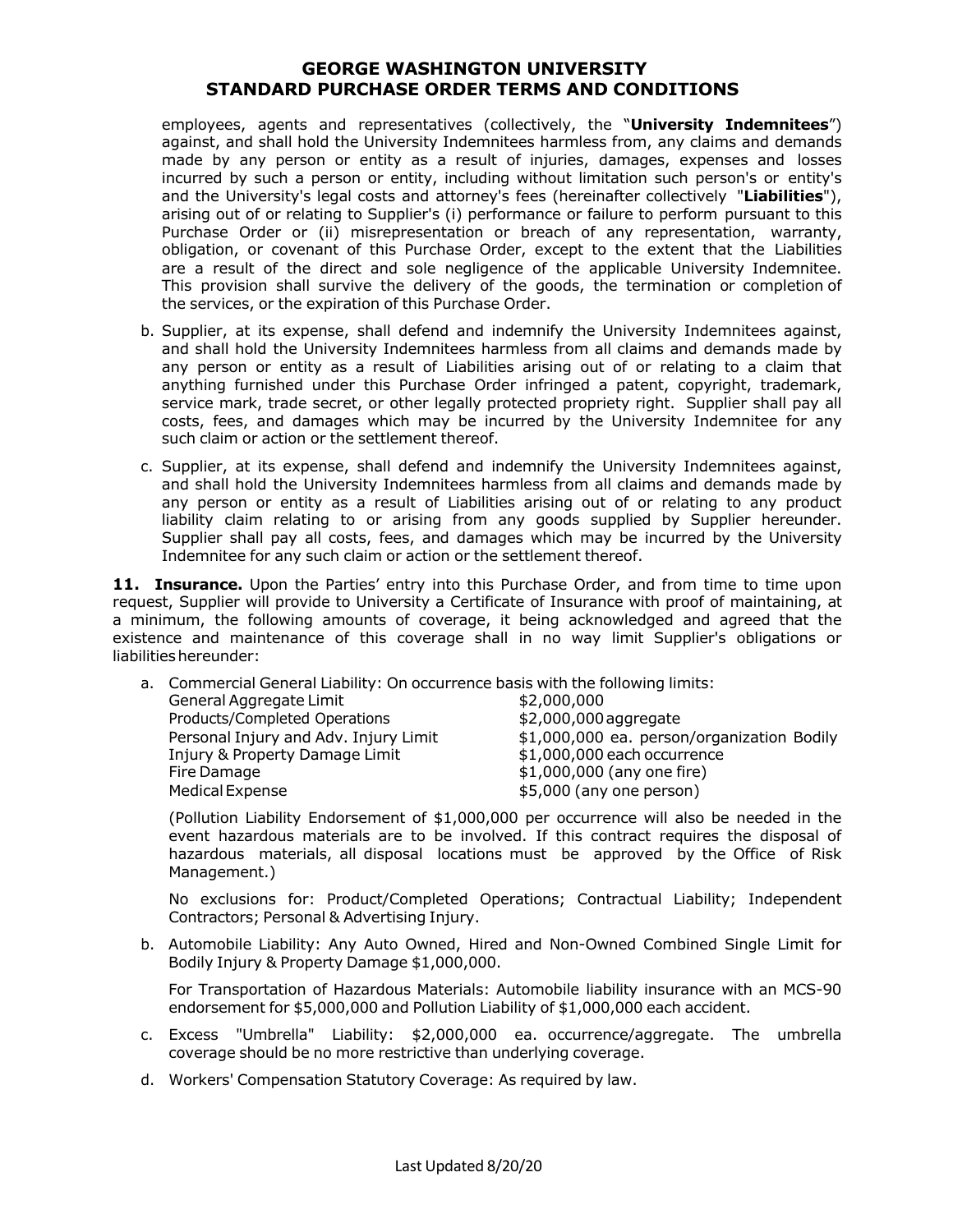- e. Employers' Liability: \$1,000,000 each accident; \$1,000,000 each employee disease; \$1,000,000 aggregate disease.
- f. Professional Liability: If applicable, see Attachment A: Service Terms, Section A.8.

"The George Washington University" is to be named as an additional insured on all liability policies, except for Workers Compensation, and each insurer shall expressly waive any right of subrogation against University (or such waiver of subrogation shall be included in the policy). Each policy of insurance shall be issued in a company or companies licensed to do business in the District of Columbia, maintaining a rating of A-, VII or better in the *Best Guide.* Each policy shall also provide written notice to the University at least thirty (30) days prior to termination or any material amendment of any policy. The certificate holders' name must be shown as: "The George Washington University, Office of Risk Management, 2033 K Street, NW, Suite 220, Washington, DC 20052."

These insurance requirements are subject to change based on the contract amount and the type of activity. Refer to the updated Contract Insurance Matrix maintained by the University's Office of Risk Management for more contract specific requirements at www.gwu.edu/~riskmgnt/insurance/contract\_matrix.pdf.

**12. Cancellation for Conflict of Interest.** This Purchase Order is subject to cancellation if there is found to be a conflict of interest between any University employee and Supplier. University policy requires avoidance of conflicts of interest. No University employee shall knowingly participate in a transaction with a Supplier where employee, any member of employee's immediate family, or any business or financial interest of employee or employee's immediate family, has a material interest in the Supplier. Additionally, except as provided in University conflict of interest policies, no employee of University will either solicit or accept gratuities, favors or anything of monetary value from Supplier.

13. Debarment. Supplier certifies that neither it nor any of its principals (officers, directors, owners, partners, key employees, principal investigators, researchers or management or supervisory personnel) is presently debarred, suspended, proposed for debarment, declared ineligible or excluded from participation in this transaction or in any grant, benefit, contract or program by any U.S. federal or state agency.

**14. Nondiscrimination.** Supplier will not discriminate against any qualified employee or applicant for employment in the performance of this Purchase Order, with respect to hire, tenure, terms, conditions, or privileges of employment, or any matter directly or indirectly related to employment because of race, religion, color, sex, age, national origin or ancestry, disability, veteran status, sexual orientation, gender identity or expression, or any other basis prohibited by applicable law. Supplier agrees to comply with all applicable federal equal opportunity laws, orders and regulations, including without limitation, Executive Order 11246, as amended, the Civil Rights Act of 1964, the Age Discrimination in Employment Act of 1972, the Rehabilitation Act of 1973, the Vietnam Era Veterans Readjustment Assistance Act of 1974, the Americans With Disabilities Act of 1990, and the Civil Rights Act of 1991.

**15. Remedies not Exclusive.** The remedies available to University under this Purchase Order are not exclusive, but are in addition to such other remedies available to University by law, or in any way arising out of Supplier's performance under this Purchase Order.

**16. Governing Law.** Except as otherwise provided herein, this Purchase Order, and all disputes arising hereunder, shall be governed by the laws of the District of Columbia, without regard for the conflict of law rules thereof, and (unless Attachment D: Terms Applicable to Non-US Suppliers or US Suppliers Providing Non-US Goods and Services applies to this Purchase Order) the Parties commit to the exclusive jurisdiction and venue of the courts located in the District of Columbia to adjudicate any dispute arising under or relating to this Purchase Order. With respect to any suit, action or proceeding arising pursuant to this Purchase Order, each Party hereby irrevocably submits to the jurisdiction of the courts located in the District of Columbia, which submission shall be exclusive unless none of such courts has lawful jurisdiction over such proceedings.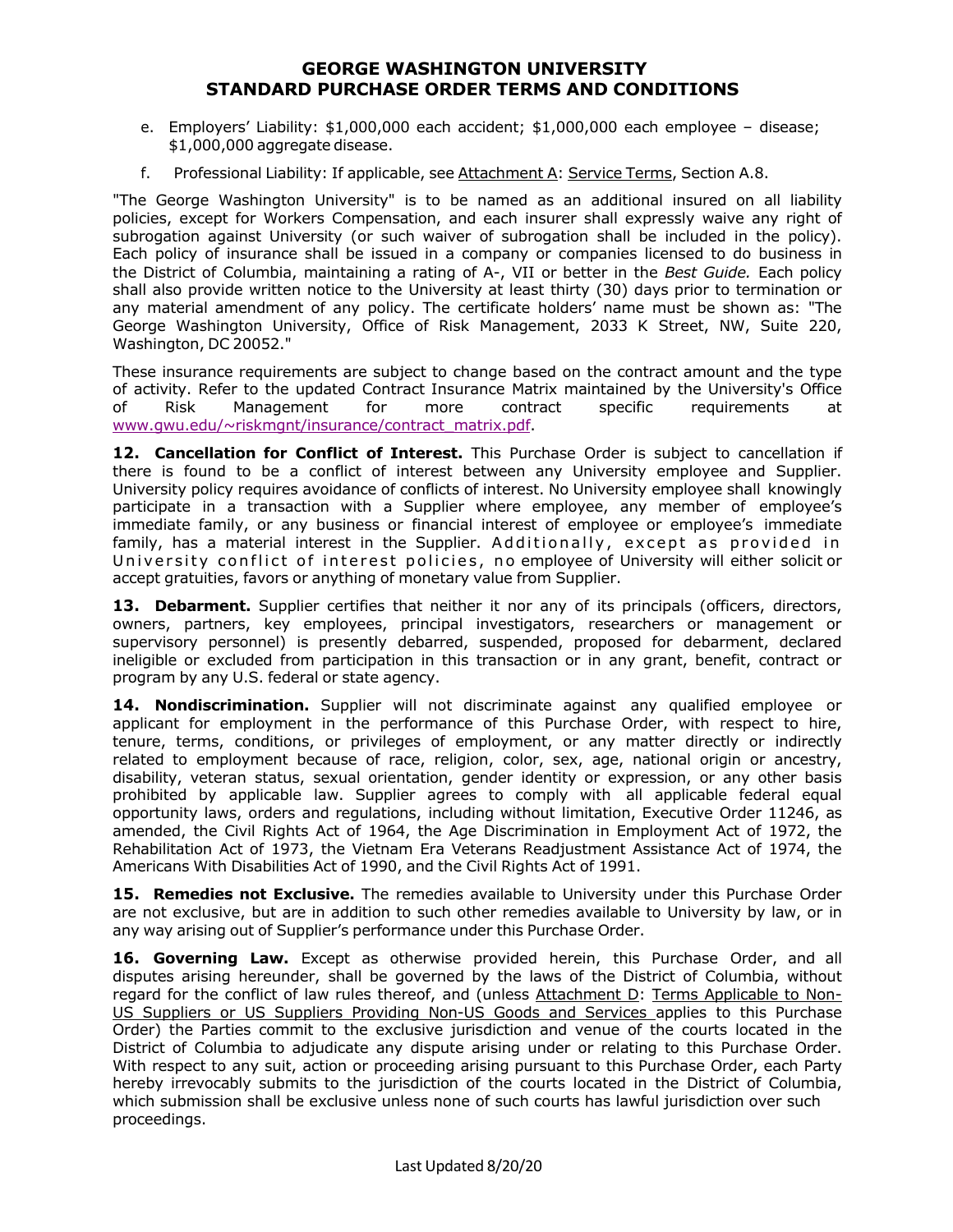**17. Force Majeure**. A Force Majeure will excuse University's obligations under this Purchase Order for as long as the Force Majeure persists. "Force Majeure" shall mean any act, event, cause, or occurrence rendering the University unable to perform its obligations that is not within the reasonable control of the University, including governmental action, and anything related to the consummations of the transactions contemplated by this Purchase Order that would, in the University's good faith determination, jeopardize the University's licensure in the District of Columbia, its state, regional or national accreditation, federal, state or local tax exemptions (including, without limitation, the University's non-profit status under Section 501(c)(3) of the Internal Revenue Code of the United States), or eligibility of its students for financial assistance from the U.S. Department of Education, U.S. Department of Health and Human Services, and District of Columbia, but, in all cases, excluding any act, event, cause or occurrence caused by the University's own financial condition or negligence.

**18. Conflict with Provisions in Written Agreement.** In the event of a conflict between the terms of this Purchase Order and the terms and conditions of a separate written agreement executed by the University and Supplier in connection with a transaction governed hereby, the terms which are most favorable to the University shall prevail.

**19. Assignment.** None of Supplier's duties to perform its obligations under this Purchase Order may be delegated or assigned to another person or party without the prior written consent of the University's Procure-to-Pay Department. Any attempted assignment by Supplier without such consent will be null and void for all purposes. The University may assign this Purchase Order to any affiliate or successor in interest to all or any part of its operations without prior notice to Supplier.

**20. Sales and Use Taxes**. University is a 501(c)(3) organization and is exempt from sales and use taxes. A Federal Tax Exemption Certificate and other tax exemption are available at University's Tax Department website http://taxdepartment.gwu.edu/tax-forms-and-exemptions, or such other website designated by University.

**21. Invoicing.** Each order must be accompanied by an original invoice, clearly displaying the corresponding Purchase Order number(s). Supplier will either email to invoice@gwu.edu (preferred) or mail invoices to: "THE GEORGE WASHINGTON UNIVERSITY – PAYABLES, 45155 Research Place, Suite 205, Ashburn, VA 20147". University Payables may return invoices that do not comply with University policy and procedures. Questions regarding University invoicing policies or procedures should be directed to University Payables at P2P@gwu.edu

**22. Payment**. The University reserves the right to pay any or all amounts due under this Purchase Order by using either a procurement card (p-card) or a Single Use Account (SUA) method of payment. The Supplier must accept the University's p-card or an SUA method of payment, as applicable. Supplier is prohibited from charging the University any additional fee, charge, or other obligation related to the University's use of either a p-card or an SUA method of payment.

**23. Set-off.** All claims for money due or to become due to the University from Supplier may be subject to deduction or set-off by the University against any amounts owed to Supplier from University arising out of this or any other transaction with Supplier. The University may exercise its set-off rights without prior notice to Supplier.

**24. Access to Records.** Supplier shall preserve and permit University or any of University's duly-authorized representatives to examine and audit all directly pertinent books, documents, papers and records of Supplier involving transactions related to this Purchase Order for the purpose of making audits, examinations, excerpts and transcripts for a period of three (3) years after final payment hereunder. Supplier agrees to refund to University any overpayments disclosed by any audit.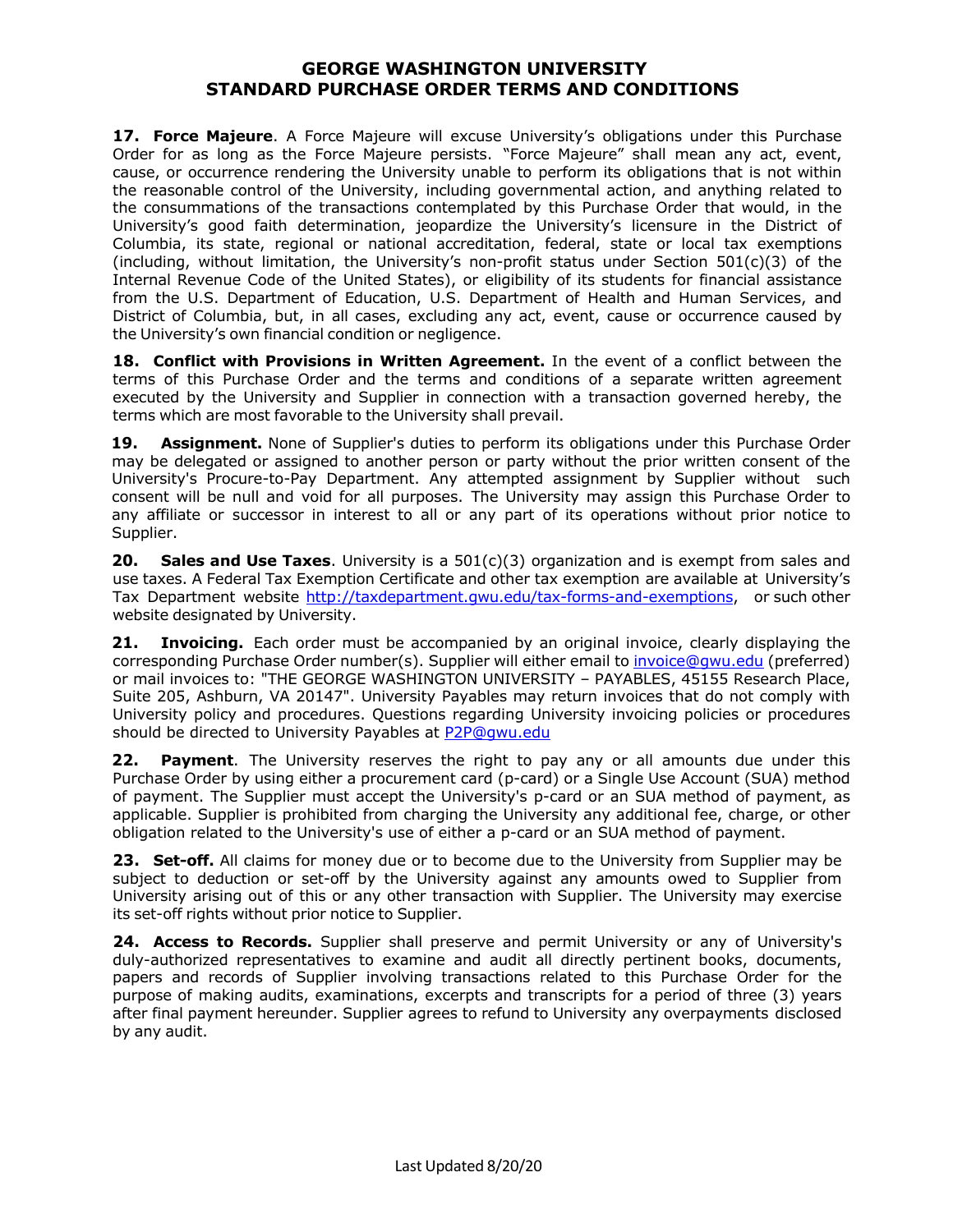**25. Publicity.** Supplier shall not, in any way or in any form, publicize or advertise the fact that Supplier is supplying goods or providing services to University, nor otherwise use the name or the registered marks of the University (or any college, school, division, unit, employee or student thereof), without the prior express written approval of the University. This prohibition extends to inclusion of the name of the University in client lists or press releases.

**26. Miscellaneous.** If any provision of this Purchase Order is determined to be invalid, void or unenforceable in any respect, the remaining provisions hereof will continue in full force and effect. The University's delay or failure to enforce any term or condition of this Purchase Order shall not operate to waive such term or condition. Any such waiver must be expressed by the University in an authorized writing. This Purchase Order is not for the benefit of any third parties. All provisions that logically ought to survive termination of this Purchase Order shall survive.

**27. Additional Terms for Suppliers of Web or Digital Content Products or Services:**

If this Purchase Order involves web or digital content services or products, Supplier shall create, develop, and deliver services, deliverables, and/or products, and shall coordinate with GW to ensure that such services, deliverables, and/or products are accessible and in compliance with applicable law including, but not limited to, the Americans with Disabilities Act and Sections 504 and 508 of the Rehabilitation Act. To this end, Supplier shall (i) develop and provide the services, deliverables, and/or products in reasonable compliance with the Web Content Accessibility Guidelines ("WCAG") 2.0, level AA developed by the World Wide Web Consortium ("W3C"), or any other accessibility standards developed in the future that the parties mutually identify and agree as applicable, whichever affords greater accessibility standards for end users, and (ii) to use reasonable efforts to promptly respond and resolve any identified accessibility compliance issue. GW and Supplier each agree to provide reasonable cooperation to the other with regard to such responses and resolutions. Additionally, Supplier will immediately notify GW of any requests for accommodation received by Supplier related to the services or products. GW and Supplier each agree to provide reasonable cooperation to the other with regard to such requests for reasonable accommodations. Upon request, Supplier will provide information about conformance with applicable accessibility standards via the Voluntary Product Accessibility Template (VPAT).

**28. Additional Terms for Service Providers.** If this Purchase Order involves the delivery of services, Supplier will comply with the provisions attached hereto as **Attachment A: Service Terms**.

**29. Additional Terms for Federal Funded Purchases.** If this Purchase Order involves funds from the United States Government pursuant to a contract with or grant from the United States Government, Supplier will comply with the United States Government Funding provisions attached hereto as **Attachment B: Federal Compliance Terms**.

**30. Additional Terms for Suppliers with Access to Non-Public Information.** If this Purchase Order involves access to regulated data or other information not generally available outside of the University, Supplier will comply with the provisions attached hereto as **Attachment C: Terms Applicable to Suppliers with Access to Non-Public Information**.

**31. Additional Terms for Non-U.S. Suppliers.** If this Purchase Order involves a Supplier that is outside of the U.S., or a U.S. Supplier that is providing non-U.S. goods or services hereunder, then Supplier will comply with the provisions attached hereto as **Attachment D: Terms Applicable to Non-US Suppliers or US Suppliers Providing Non-US Goods and Services**.

**32. Additional Terms for Suppliers Processing European Personal Data**. If this Purchase Order involves processing European personal data, then Supplier will comply with the provisions of **Attachment E**: **Terms for Suppliers Processing Data Subject to Data Protection Regulations** located at https://procurement.gwu.edu/purchase-orders, which are made a part thereof by reference.

**33. Conflicts of Interpretation.** If the terms or conditions of any applicable Attachment conflict with this Purchase Order, the terms and conditions of such Attachment shall control except where such provision would result in a breach or violation of this Purchase Order.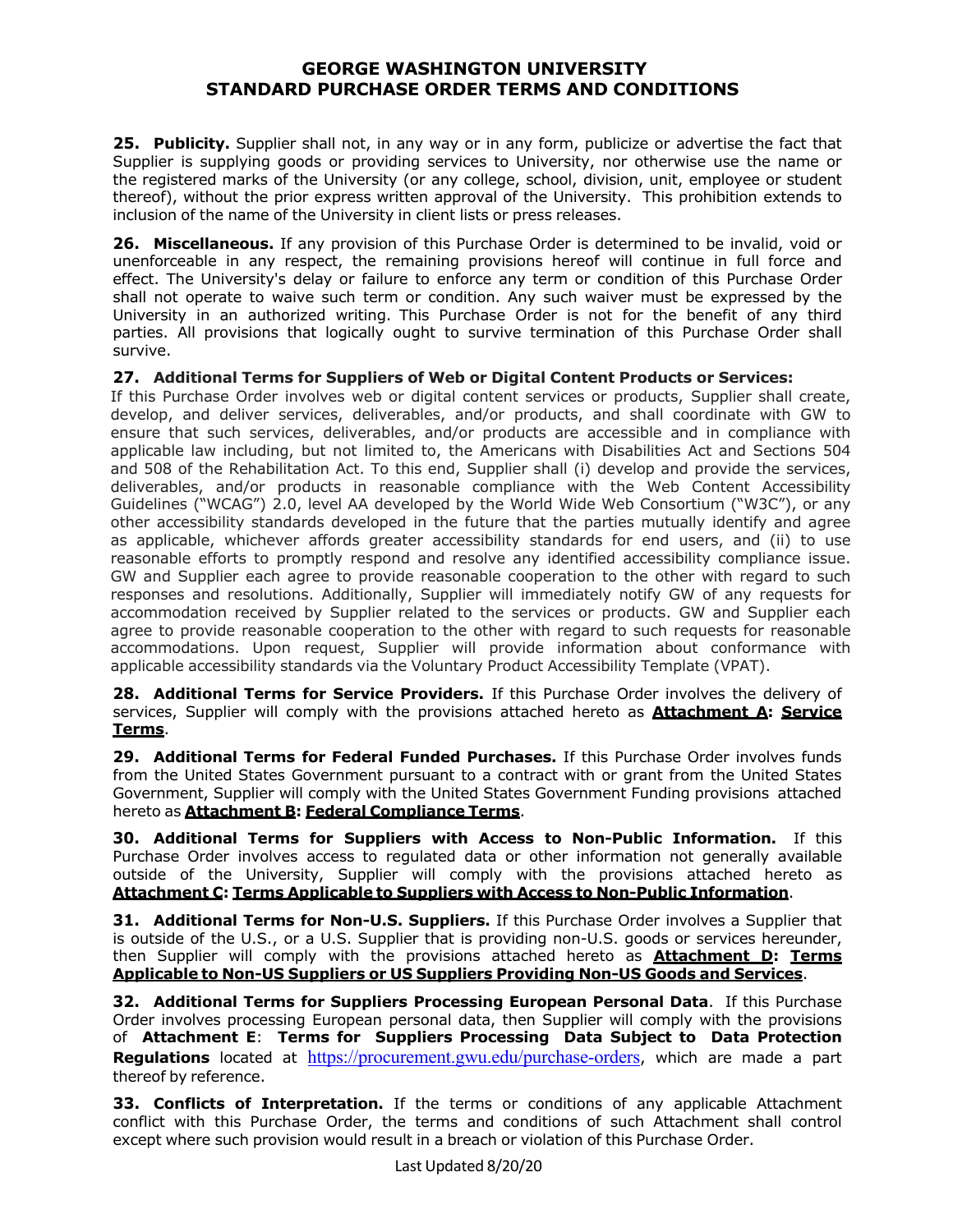#### **Attachment A: Service Terms (Applicable to all Suppliers providing Services)**

If the Purchase Order is issued to a Supplier that is providing Services, Supplier agrees it will comply with the terms and conditions included in this Attachment A.

**A.1. Independent Contractor.** Supplier is an independent contractor, and under no circumstances will Supplier or any of its employees, agents, or representatives be considered an employee, agent, or representative of the University, or act or purport to act as an agent, representative or employee of the University. Supplier will determine the means and methods of performing its services. Supplier is directly responsible for professional quality, timeliness, coordination of activities, and completeness of the services and will supply all equipment, tools, materials, parts, supplies and labor (and the transportation of the same) required to perform except as the University has otherwise agreed in writing. Supplier is solely responsible for payment of income, social security, and other employment taxes due to the proper taxing authorities. No payroll or employee taxes of any kind shall be withheld or paid with respect to payments to Supplier. The payroll or employment taxes that are subject of this paragraph include but are not limited to FICA, FUTA, federal personal income tax, state personal income tax, state disability insurance tax, and state unemployment insurance tax.

**A.2. Standard of Care.** Supplier warrants that all services hereunder shall be performed by personnel experienced and highly skilled in their profession and in accordance with the highest applicable standards of professionalism for comparable or similar services. Supplier will provide adequate and competent personnel and supervision thereof, and will in all respects perform with at least that degree of care, skill and diligence normally exercised by persons regularly engaged in Supplier's business or profession. Supplier shall use only personnel required for the performance of the services who are qualified by education, training and experience to perform the tasks assigned to them. Supplier agrees to replace any of its personnel whose work is considered by the University to be unsatisfactory or contrary to the requirements of the services to be performed hereunder.

**A.3. Personal Property/Equipment.** University shall have no responsibility for the loss, theft, mysterious disappearance of, or damage to equipment, tools, materials, supplies, and other personal property of Supplier or its agents or employees that are brought onto University premises or stored at University, except for damage caused by the direct and sole negligence of University.

**A.4. Sanitation and Cleanliness**. With respect to catering or other food-related services, Supplier will at all times maintain clean, orderly, and sanitary conditions (satisfactory to University in all respects) in all kitchens, food preparation areas, service areas, loading dock areas, cooking equipment, floors, chairs, tables, and any other locations associated with the Services under this Purchase Order. Supplier will leave University's premises in as clean a condition, or cleaner condition, than existed prior to the Supplier's entry onto University's premises.

**A.5. Alcoholic Beverages**. For catering services that include alcohol, Supplier agrees with the following:

- **A.5.a. Required Permits, Licenses, Registrations**. Supplier warrants, represents, and agrees that Supplier and all Supplier staff providing Services hereunder will obtain and maintain, at Supplier's sole cost and expense, any and all approvals, licenses, filings, registrations, and permits required by the District of Columbia, Virginia, Maryland, and/or any other jurisdiction where the services are provided, for the service of alcoholic beverages.
- **A.5.b. University Approvals and Procedures**. Supplier represents, warrants, and agrees that alcoholic beverages may be served and sold only in accordance with the terms of service for the event and only when service of alcohol has been approved in writing by University prior to the catered event.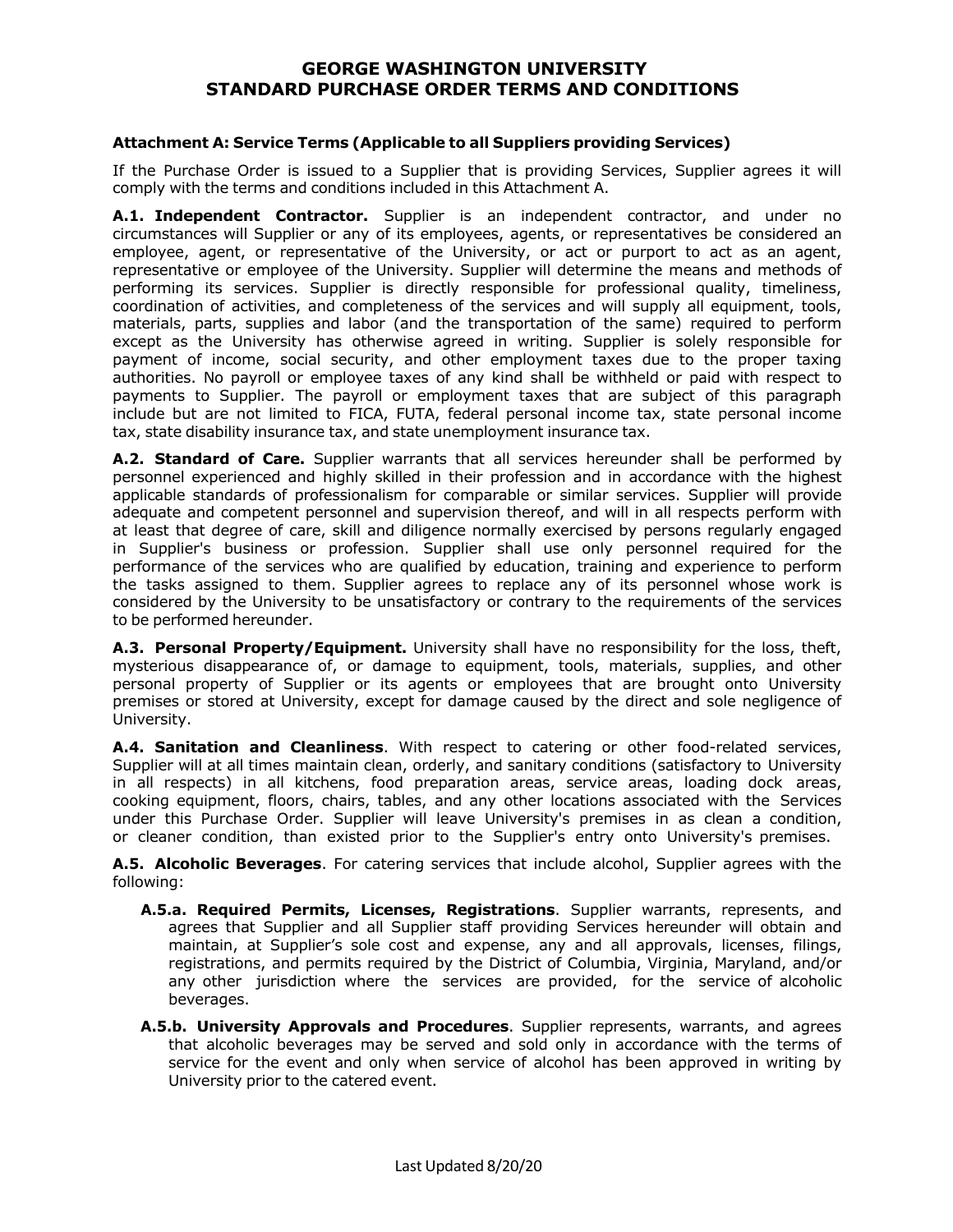**A.5.c. Certified Training**. Should service of alcohol be necessary and approved in writing by University prior to the specific catered event, Supplier will require that all catering staff serving alcoholic beverages in the performance of the services have completed all bartender and server training certifications, such as Training for Intervention Procedures (TIPS®), in accordance with the laws and regulations of the jurisdiction in which the services are provided. Supplier will provide proof of certification at each function.

**A.6. IP Ownership.** Supplier agrees that the University will own all rights, title and interest in any and all intellectual property rights created in the performance of the services or otherwise arising from the purchased services. Such work shall be deemed to be a work made for hire and specifically ordered and commissioned by the University. To the extent any background intellectual property rights of Supplier are necessary for the University to fully exploit the goods or services provider under this Purchase Order, Supplier agrees they must be disclosed to the University prior to Supplier's commencement of work hereunder, and Supplier agrees to grant the University non-exclusive license rights thereto, sufficient for it to fully exploit the goods or services, without additional consideration. Supplier agrees that it will execute any assignments or other documents needed for the University to perfect such rights, provided that, for research collaboration pursuant to subcontracts under sponsored research agreements administered by the University's Office of Sponsored Projects, intellectual property rights will be governed by the terms of the grant or contract to the University to the extent such grant or contract requires intellectual property terms to apply to subcontractors.

**A.7. Lawful Compliance.** Supplier and its employees will comply with all applicable laws, ordinances and regulations of governmental authorities and with the rules and regulations of the University and its insurers while on the University's premises. To verify compliance with the foregoing, Supplier will permit University officials to inspect Supplier's on-site operations at any time.

**A.8. Licensed Professions.** Supplier represents and warrants that Supplier (and each person or entity, if any, acting for or on behalf of Supplier) has all licenses, certificates, and other professional credentials required by law to perform the purchased services. If Supplier, persons in Supplier's employ, or persons otherwise acting for or on behalf of Supplier are so required to maintain professional licensure, certification or similar credentials in order to perform the purchased services, then in addition to the requirements set forth in Section 11 of the Purchase Order Terms and Conditions, Supplier must maintain Professional Liability coverage on all professionals with limits of at least \$1,000,000 per occurrence and \$3,000,000 aggregate. If the terms of this Attachment A are applicable to this Purchase Order, then proof of professional liability insurance coverage shall be included in Supplier's certificate of Insurance.

**A.9. Background Checks.** Supplier shall also be responsible for ensuring that appropriate background checks are conducted in advance on its personnel who will regularly perform work for the University in connection with this Agreement. Supplier, at a minimum, shall conduct a social security trace, criminal history background check, and a sex offender registry search on all such persons, searching federal, state, district, and county of residence records and verify that such background checks and searches have been conducted. Supplier shall not knowingly assign any such person who has a history of conduct unacceptable for a university environment to provide any direct services under this Agreement. Supplier shall be solely responsible for conducting proper background checks from a reputable consumer reporting agency and for securing any necessary consent from its personnel. Supplier shall abide by all applicable federal, state or local laws, rules, and regulations, including but not limited to the Fair Credit Reporting Act and/or equal opportunity laws and regulations, when conducting the background. Supplier agrees to indemnify and hold University harmless for any and all claims relating to the conducting of such checks and any adverse action that may be taken as a result of such checks. Upon a showing by Supplier that it is impracticable for the Supplier to be responsible for conducting a background check of its personnel, such personnel may be required to submit to a background check conducted by the University. Supplier will be invoiced for the cost of the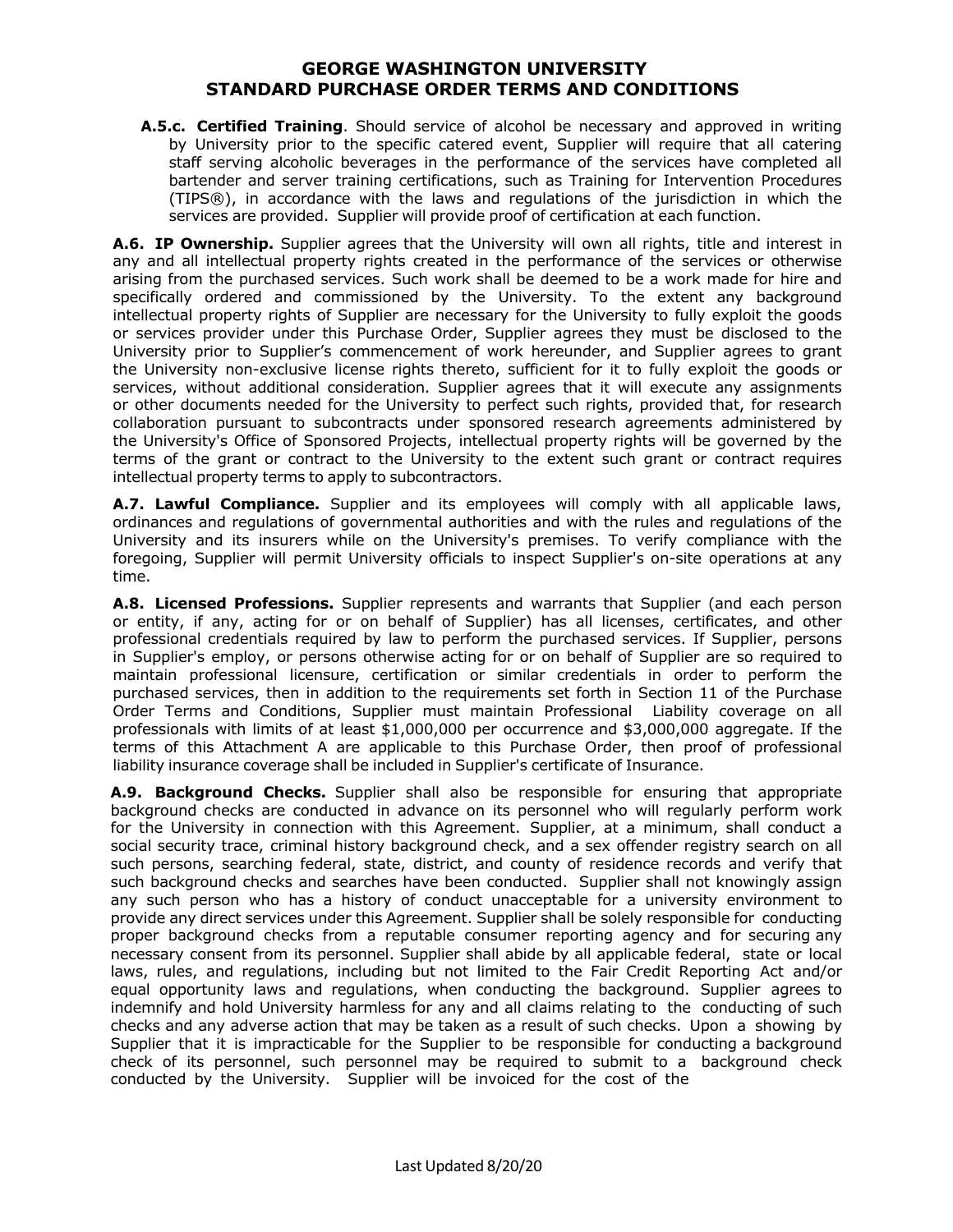background check incurred by the University.

**A.10. Work Authorization.** Supplier will ensure that if any employee assigned to work under this Purchase Order is not a US worker (i.e., US citizen, lawful permanent resident, temporary legal resident, refugee, or asylee), the terms of his/her visa status will permit the employee to perform and accept payments legally for services provided as an independent contractor under this Purchase Order. Supplier warrants further to the University that it will properly complete I-9 forms for each employee Supplier hires or retains to perform services for the University during the period of this Purchase Order. Supplier hereby indemnifies the University for any costs, expenses, penalties and damages, including reasonable attorneys' fees, arising out of Supplier's failure to comply with its obligations under the U.S. Immigration Reform and Control Act relating to the hiring and employment of unauthorized aliens.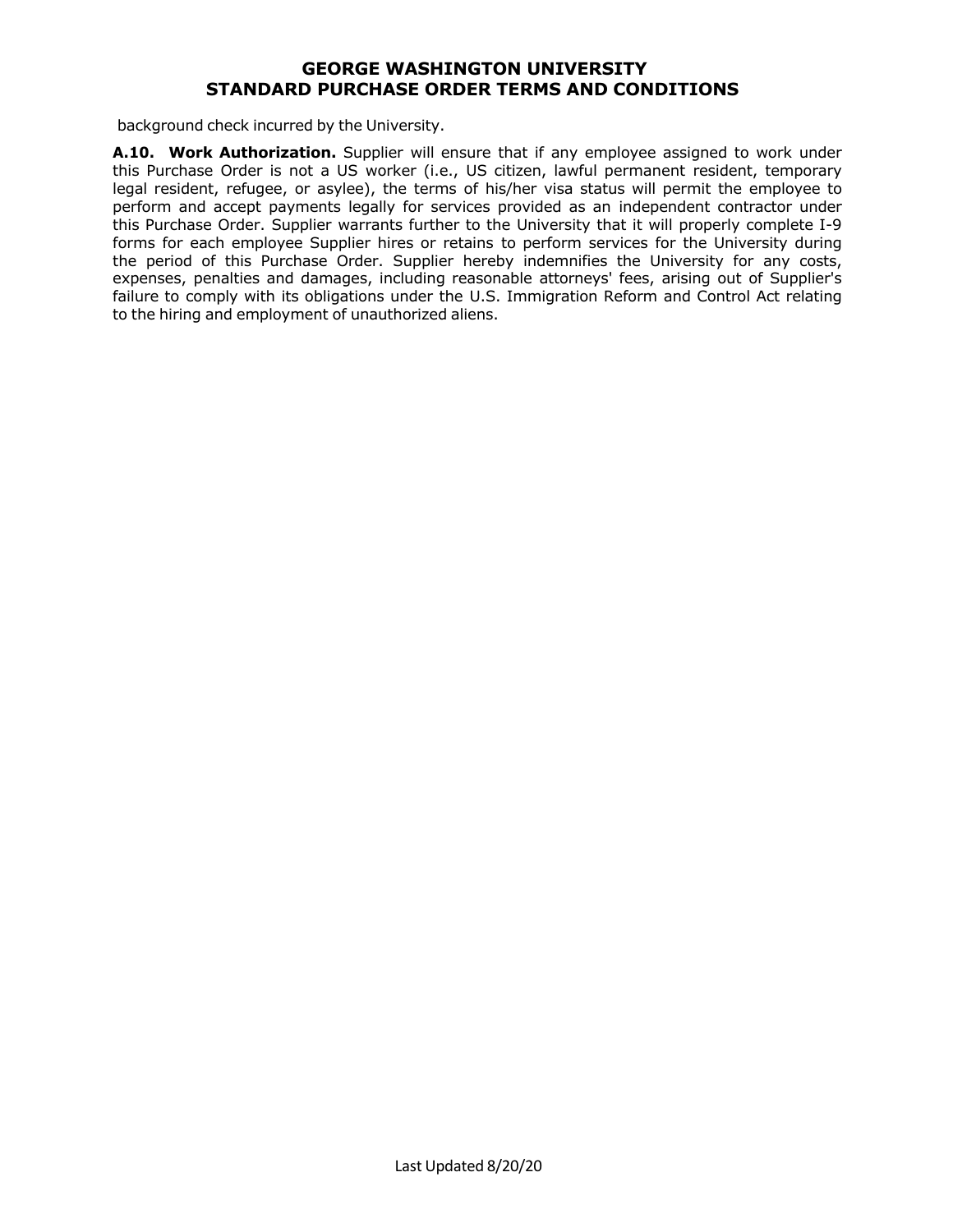#### **Attachment B: Federal Compliance Terms (Applicable To Suppliers Paid With Federally-SourcedFunds)**

If the Purchase Order is issued using funds from a United States Government grant or contract, Supplier agrees it will comply with the terms and conditions included in this Attachment B. If Supplier is not otherwise aware of whether the funds are sourced from a federal grant or contract, then Supplier shall inquire of the University. Supplier agrees to flow down all applicable clauses to lower-tier subcontractors, if any.

#### **B.1. Flow Down Clauses Applicable to Purchases Involving Funds from a Federal GovernmentGrant**

If the Purchase Order is issued using funds from a United States Government grant, Supplier agrees it will comply with the terms and conditions included in this Attachment B, Article I. The following are selected clauses from the Uniform Administrative Requirement, Cost Principles, and Audit Requirements for Federal Awards ("Uniform Guidance"), Appendix II (Contract Provisions for Non-Federal Entity Contracts Under Federal Awards). The full text of the Uniform Guidance may be found at 2 CFR Part 200.

Additionally, when the Purchase Order involves the use of funds from the US Department of Health and Human Services ("HHS"), applicable HHS terms will apply. Where the Purchase Order involves the use of funds from the National Institutes of Health ("NIH"), applicable NIH terms will apply. Where the Purchase Order involves the use of funds from the National Science Foundation ("NSF"), applicable NIH terms will apply. Supplier agrees to comply with such terms and flow down all applicable clauses to lower-tier subcontractors, if any.

In the event of any conflict between the clauses applicable to the Purchase Order, including those not applicable solely to federal grants, the most stringent clauses will apply.

- **B.1.a. Equal Employment Opportunity.** Applies to all Purchase Orders that qualify as "federally assisted construction contracts as defined in 41 CFR part 60-1.3. Supplier agrees to comply with Executive Order 11246, ''Equal Employment Opportunity," as amended by Executive Order 11375, ''Amending Executive Order 11246 Relating to Equal Employment Opportunity,'' and implementing regulations at 41 CFR part 60, ''Office of Federal Contract Compliance Programs, Equal Employment Opportunity, Department of Labor.''
- **B.1.b. Davis-Bacon Act, as amended (40 USC 3141-3148).** If the Purchase Order qualifies as a prime construction contract and is in excess of \$2,000, and is required by Federal programs legislation, Supplier shall comply with the Davis-Bacon Act, as supplemented by Department of Labor regulations at 29 CFR part 5 ("Labor Standards Provisions Applicable to Contracts Covering Federally Financed and Assisted Construction"). Under this law, Supplier is required to pay wages to laborers and mechanics at a rate not less than the minimum wage specified in a wage determination made by the Secretary of Labor. In addition, Supplier is required to pay wages not less than once a week.
- **B.1.c. Copeland "Anti-Kickback" Act (40 USC 3145).** If the Purchase Order qualifies as a prime construction contract and is in excess of \$2,000, Supplier shall comply with the Copeland "Anti-Kickback" Act, as supplemented by Department of Labor Regulations at 29 CFR, part 3 ("Contractors and Subcontractors on Public Building or Public Work Financed in Whole or in Part by Loans or Grants from the United States"). The Act provides in part that Supplier is prohibited from inducing, by any means, any person employed in the construction, completion, or repair of public work, to give up any part of the compensation to which the person is otherwise entitled.
- **B.1.d. Contract Work Hours and Safety Standards Act (40 USC 3701-3708).** If the Purchase Order is in excess of \$100,000 and involves the employment of mechanics or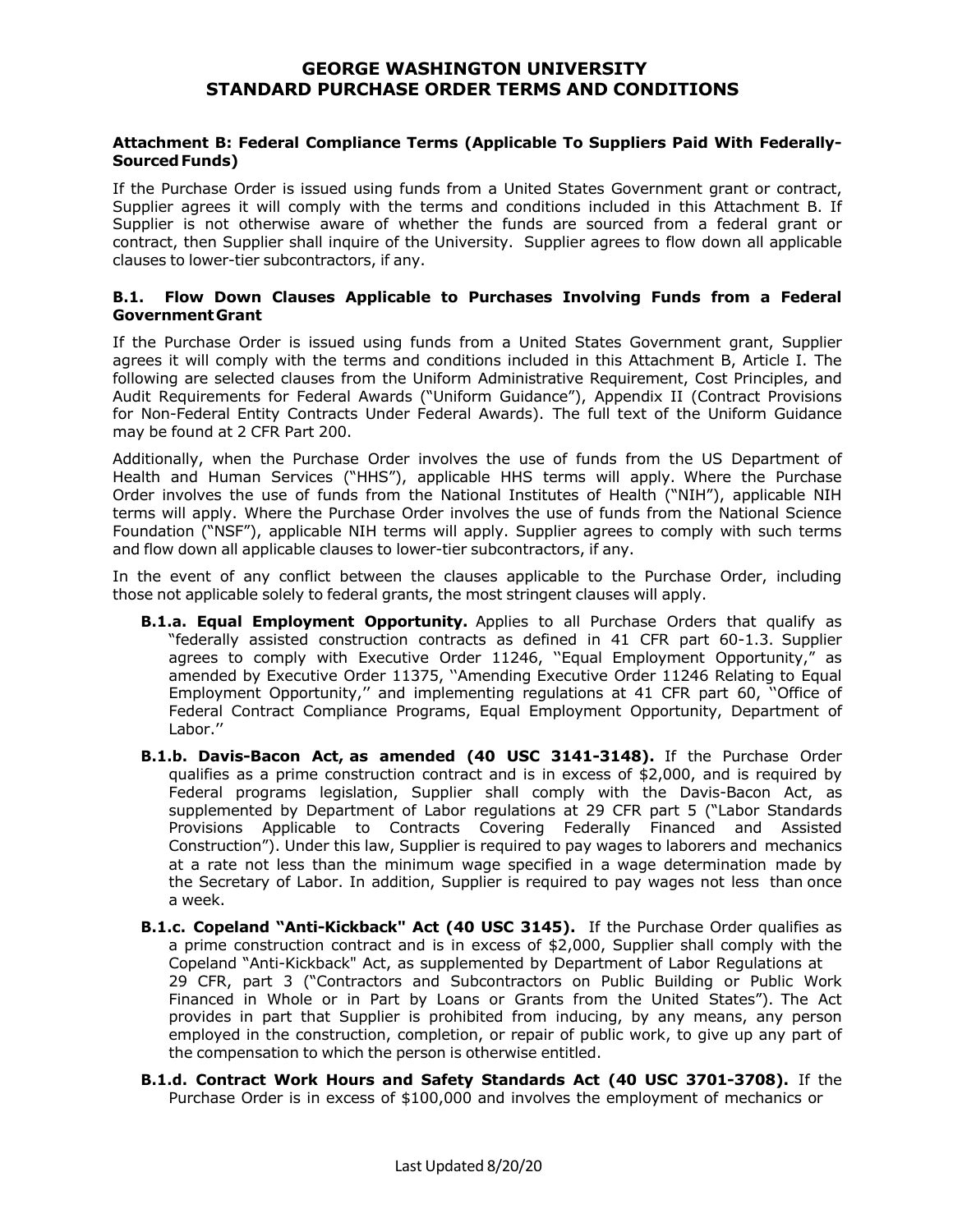laborers, the Supplier shall comply with the Contract Work Hours and Safety Standards Act, as supplemented by Department of Labor regulations at 29 CFR part 5. Under the Act, the Supplier is required to compute the wages of every mechanic and laborer on the basis of a standard forty-hour work week. Work in excess of the standard work week is permissible provided that the worker is compensated at a rate of not less than one and a half times the basic rate of pay for all hours worked in excess of 40 hours. The requirements of 40 U.S.C. 3704 are applicable to construction work and provide that no laborer or mechanic must be required to work in surroundings or under working conditions which are unsanitary, hazardous or dangerous. These requirements do not apply to the purchases of supplies or materials or articles ordinarily available on the open market, or contracts for transportation or transmission of intelligence.

- **B.1.e. Rights to Inventions Made Under a Contract or Agreement.** If the Purchase Order is for the performance or assignment of experimental, developmental, or research work that is under a "funding agreement" Supplier will provide for the rights of the Federal Government and the University with respect to any resulting invention by complying with 37 CFR part 401 ("Rights to Inventions Made by Nonprofit Organizations and Small Business Firms Under Government Grants, Contracts and Cooperative Agreements"), and any implementing regulations issued by the awarding agency.
- **B.1.f. Clean Air Act (42 USC 7401 et seq.) and the Federal Water Pollution Control Act (33 USC 1251 et seq.), as amended.** If the Purchase Order is in an amount in excess of \$150,000, Supplier shall comply with all applicable standards, orders or regulations issued pursuant to the Clean Air Act and the Federal Water Pollution Control Act. Violations must be reported to the Federal awarding agency and the Regional Office of the Environmental Protection Agency.
- **B.1.g. Energy Policy and Conservation Act (42 USC 6201).** Supplier shall comply with all mandatory standards and policies relating to energy efficiency which are contained in the state energy conservation plan issued in compliance with the Energy Policy and ConservationAct.
- **B.1.h. Byrd Anti-Lobbying Amendment (31 USC 1352)**. If the Purchase Order is in an amount of \$100,000 or more, the Supplier and each subcontractor of the Supplier shall file the certification required under this Amendment. Each tier shall certify to the tier above that it will not and has not used Federal appropriated funds to pay any person or organization for influencing or attempting to influence an officer or employee of any agency, a member of Congress, officer or employee of Congress, or an employee of a member of Congress in connection with obtaining any Federal contract, grant or any other award covered by 31 U.S.C. 1352. Each tier must also disclose any lobbying with non-Federal funds that takes place in connection with obtaining any Federal award. Such disclosures are forwarded from tier-to-tier up to the University.
- **B.1.i. Debarment and Suspension (Executive Orders 12549 and 12689).** Supplier represents and warrants that it is not listed on the government-wide Excluded Parties List System in the System for Award Management, in accordance with the OMB guidelines at 2 CFR 180 that implement Executive Orders 12549 and 12689. The Excluded Parties List contains the names of parties debarred, suspended, or otherwise excluded by agencies, as well as parties declared ineligible under statutory or regulatory authority other than Executive Order 12549.
- **B.1.j. Compliance with HHS, NIH and NFS Requirements**. When applicable, Supplier shall comply with the terms and conditions required by the policy requirements as set forth in the HHS Grants Policy Statement, available at http://www.hhs.gov/grants/grants/grants-policies-regulations/, the NIH Grants Policy Statement, available at http://grants.nih.gov/policy/nihgps/index.htm, and the NFS Grant General Conditions, available at https://www.nsf.gov/awards/managing/ .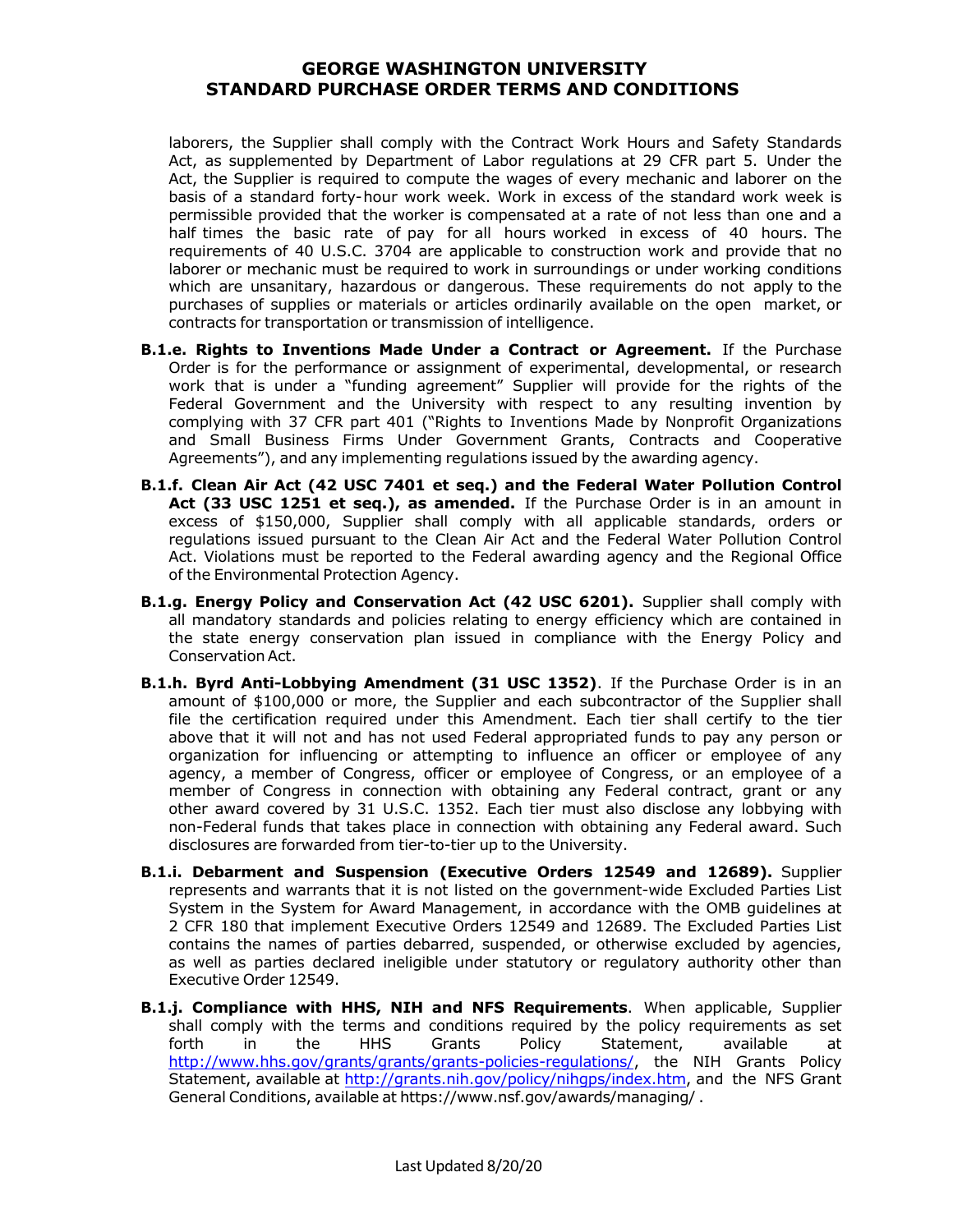**B.2. Federal Government Contract Provisions.** If the Purchase Order is issued using funds from a Federal government contract, the following provisions from the Federal Acquisition Regulations ("FAR") and the Defense Federal Acquisition Regulation Supplement ("DFARS"), as in effect or as updated, amended, or revised from time to time, are incorporated into the Purchase Order by this reference where applicable and form a part of the terms and conditions of the Purchase Order.

The full text (as updated, amended, or revised) of the FAR clauses may be found at https://www.acquisition.gov/far/ and the DFARS clauses may be found at https://www.acquisition.gov/far/ and the DFARS clauses may be found at http://farsite.hill.af.mil/vfdfara.htm. By their terms, not all listed provisions apply to this transaction. The University may choose to flow down additional clauses when necessary to satisfy the University's contractual obligations.

Where necessary to make the language of the FAR and the DFARS clauses applicable to the Purchase Order, the term "contractor" shall mean "Supplier," and the term "contract" or "subcontract" shall mean "Purchase Order," and the terms "government," "contracting officer," and equivalent terms and phrases shall mean "University."

**Provisions Applicable to Purchases of "Commercial Items."** Only the following provisions are required for Purchase Orders involving the acquisition of "commercial items" (as defined at FAR 52.202-1). In general, a "commercial item" is a product or service that is available to the general public in the commercial marketplace.

- FAR 52.202-1 Definitions (Nov. 2013)
- FAR 52.203-13 Contractor Code of Business Ethics and Conduct (Oct. 2015)
- FAR 52.203-17 Contractor Employee Whistleblower Rights and Requirement To Inform Employees of Whistleblower Rights (Apr. 2014)
- FAR 52.219-8 Utilization of Small Business Concerns (Nov. 2016)
- FAR 52.222-26 Equal Opportunity (Sept. 2016)
- FAR 52.222-35 Equal Opportunity for Special Disabled Veterans, Veterans of the Vietnam Era, and Other Eligible Veterans (Oct. 2015)
- FAR 52.222-36 Affirmative Action for Workers with Disabilities (Jul. 2014)
- FAR 52.222-37 Employment Reports on Veterans (Feb. 2016)
- FAR 52.222-40 Notification of Employee Rights Under the National Labor Relations Act (Dec 2010)
- FAR 52.222-50 Combating Trafficking in Persons (Mar. 2015)
- FAR 52.222-54 Employment Eligibility Verification (Oct. 2015)
- FAR 52.225-26 Contractors Performing Private Security Functions Outside The United States (Oct. 2016)
- FAR 52.232-40 Providing Accelerated Payments to Small Business Subcontractors (Dec. 2013)
- FAR 52.244-6 Subcontracts for Commercial Items (Jan. 2017)
- FAR 52.247-64 Preference for Privately Owned U.S.-Flag Commercial Vessels (Feb. 2006)

| DFARS 252.211-7003 | Item Identification and Valuation (Mar. 2016) |  |
|--------------------|-----------------------------------------------|--|
|--------------------|-----------------------------------------------|--|

- DFARS252.219-7004 Small Business Subcontracting Plan (Test Program) (Oct. 2014)
- DFARS252.223-7008 Prohibition on Hexavalent Chromium (Jun. 2013)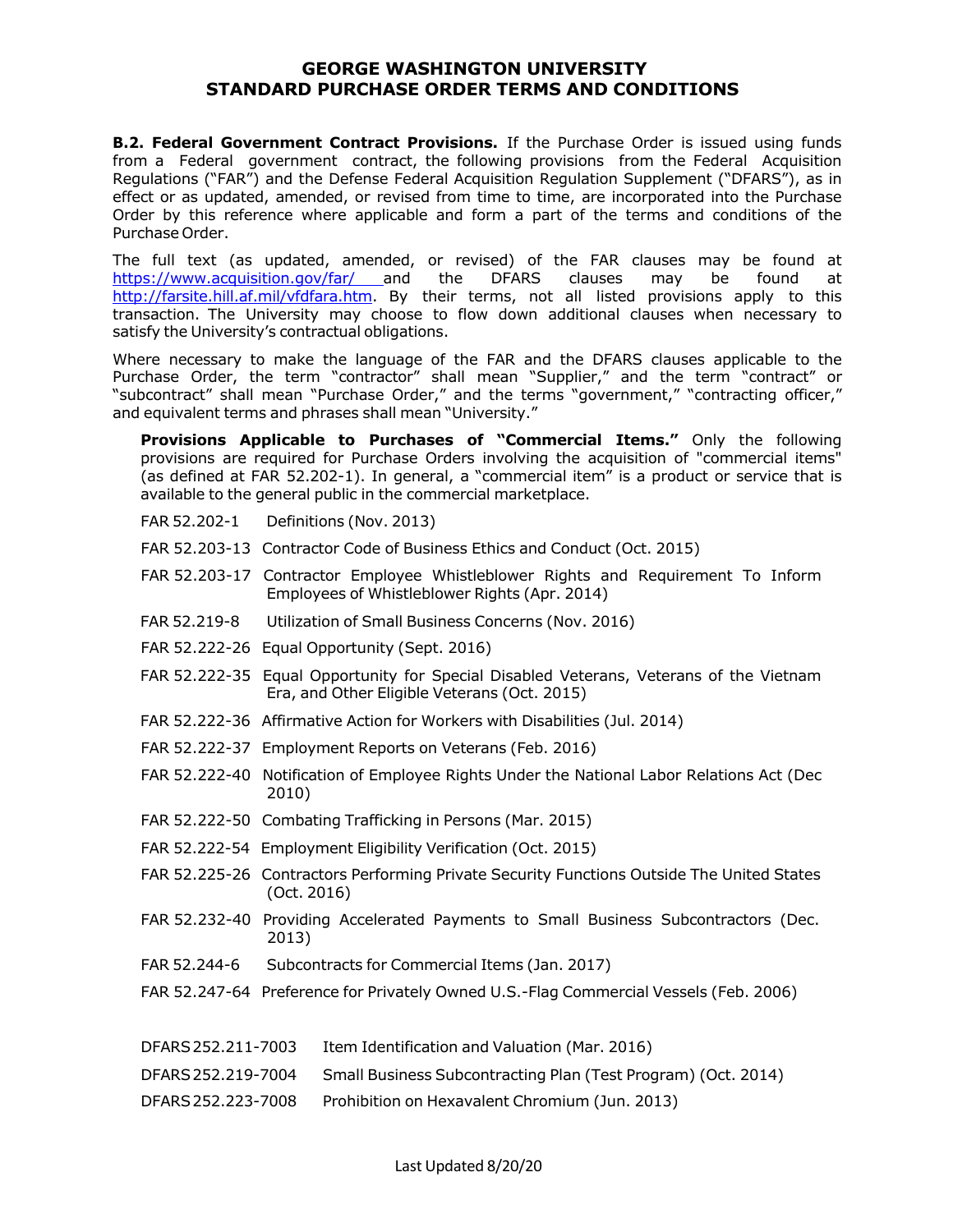| DFARS 252.225-7009                                                                | Restriction on Acquisition of Certain Articles Containing Specialty<br>Metals (Oct. 2014)                                       |  |
|-----------------------------------------------------------------------------------|---------------------------------------------------------------------------------------------------------------------------------|--|
| DFARS 252.225-7013                                                                | Duty-Free Entry (May 2016)                                                                                                      |  |
| DFARS 252.227-7015                                                                | Technical Data - Commercial Items (Feb. 2014)                                                                                   |  |
| DFARS 252.227-7037                                                                | Validation of Restrictive Markings on Technical Data (Sept. 2016)                                                               |  |
| DFARS 252.229-7011                                                                | Reporting of Foreign Taxes - U.S. Assistance Programs (Sep. 2005)                                                               |  |
| DFARS 252.235-7002                                                                | Animal Welfare (Dec. 2014)                                                                                                      |  |
| DFARS 252.235-7004                                                                | Protection of Human Subjects (Jul. 2009)                                                                                        |  |
| DFARS 252-236-7013                                                                | for Competition<br>Opportunity<br>for American<br>Steel<br>Requirement<br>Producers, Fabricators, and Manufacturers (Jun. 2013) |  |
| DFARS 252.244-7000                                                                | Subcontracts for Commercial Items (Jun. 2013)                                                                                   |  |
| DFARS 252.246-7003                                                                | Notification of Potential Safety Issues (Jun. 2013)                                                                             |  |
| DFARS 252.247-7003                                                                | Pass-Through of Motor Carrier Fuel Surcharge Adjustment to the<br>Cost Bearer (June. 2013)                                      |  |
| DFARS 252.247-7023 Transportation of Supplies by Sea (Apr. 2014)                  |                                                                                                                                 |  |
| DFARS 252.247-7024 Notification of Transportation of Supplies by Sea (March 2000) |                                                                                                                                 |  |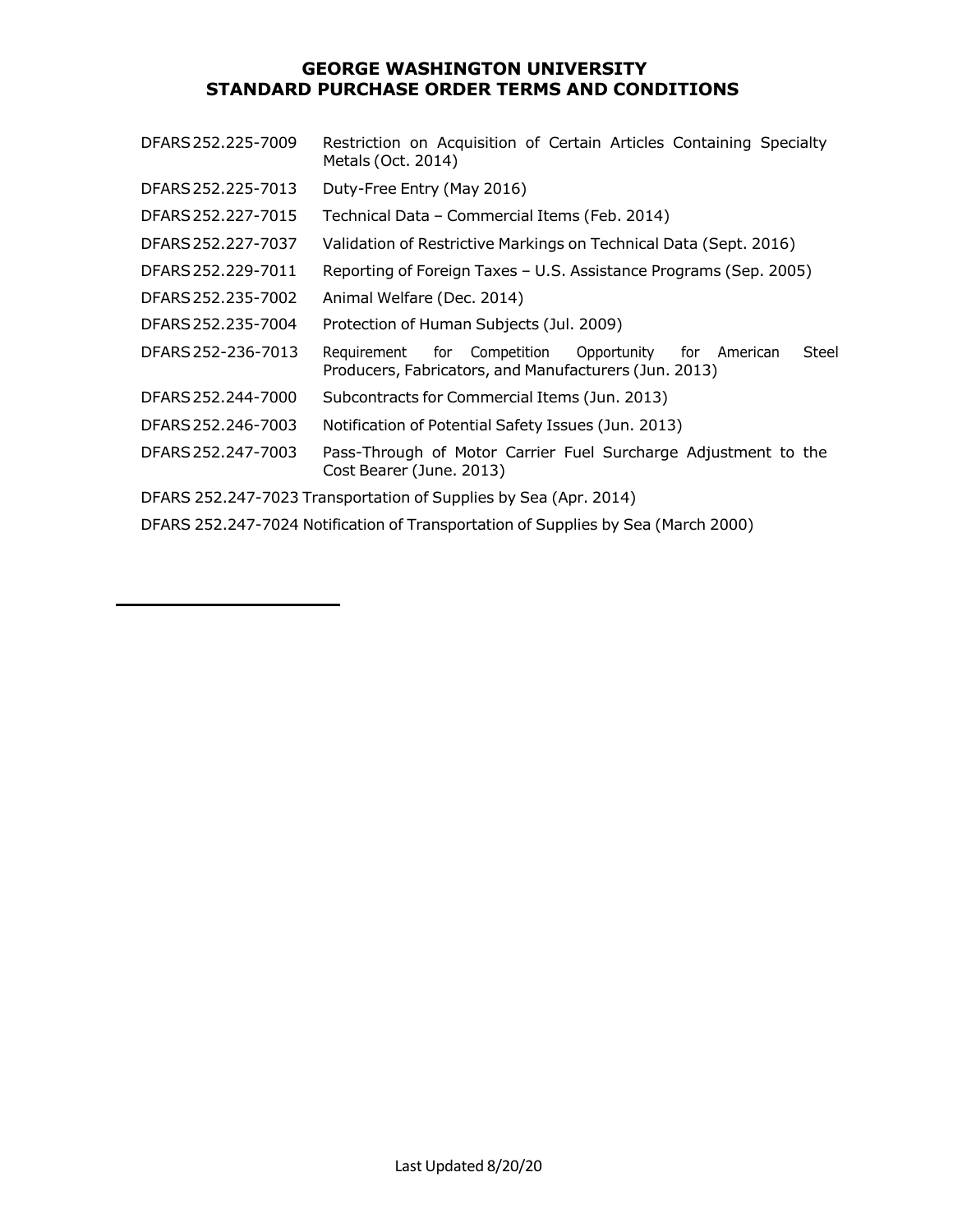#### **Attachment C: Terms Applicable to Suppliers with Access to Non-Public Information**

If the Purchase Order is issued for goods or services that require Supplier to access Non-Public Information, Supplier agrees it will comply with the terms and conditions included in this Attachment C.

**C.1. Definitions**. For purposes of this Attachment C, Non-Public Information includes the following:

- **C.1.a. Regulated Information** means information protected by local, national, international statutes or regulations, which mandate certain restrictions. This includes specific laws that govern certain types of information, such as the Family Educational Rights and Privacy Act (FERPA), which protects personal information about current and former students, the Health Insurance Portability and Accountability Act (HIPAA), which governs the use of protected health information, the Gramm-Leach-Bliley Act (GLBA), which protects personal financial information, and other statutory or regulatory requirements. Regulated Information includes Personally Identifiable Information, as hereinafter defined, relating to students, faculty, staff, users of University services and facilities. By way of illustration only, some examples of Regulated Information include: personally identifiable information from student educational records, social security numbers, bank account and credit card numbers, other personal financial information, and medical information.
- **C.1.b. Personally Identifiable Information** includes, but is not limited to: (i) personal identifiers such as name, address, phone number, date of birth, social security number, and student or personnel identification number; (ii) personally identifiable information contained in student education records as that term is used in the Family Educational Rights and Privacy Act (FERPA), 34 C.F.R. § 99.3; (iii) protected health information as that term is defined in the Health Insurance Portability and Accountability Act (HIPAA), 45 C.F.R. § 160.103; (iv) credit and debit card numbers and/or access codes and other cardholder data and sensitive authentication data as those terms are defined in the Payment Card Industry Data Security Standards; (v) nonpublic personal information as that term is defined in the Gramm-Leach-Bliley Financial Modernization Act of 1999, 15 U.S.C. § 6809; and (vi) other financial account numbers, access codes, driver's license numbers; and state- or federal-identification numbers such as passport, visa, or state identity card numbers.
- **C.1.c. Restricted Information** means all information and data provided to Supplier, excluding Regulated Information, that must be protected from unauthorized access, use, or disclosure due to obligations set forth in University policies, the conditions of a contract, or particular designation made by the University, or because of proprietary or privacy considerations. Restricted Information is limited to appropriate University faculty, staff, students, or other authorized users who have a legitimate need to for such information. By way of illustration only, some examples of Restricted Information include: employment data, payroll records, tax information, and university telephone and directory information.

**C.2. Rights to Non-Public Information**. Supplier and University agree that as between them, all rights, including all intellectual property rights, in and to Non-Public Information shall remain the exclusive property of the University.

**C.3. Prohibition on Unauthorized Use or Disclosure of Non-Public Information**. Supplier acknowledges that in the course of its performance under this Purchase Order, it, its agents, and employees may have access to Non-Public Information. Supplier agrees to hold the Non-Public Information in strict confidence. Supplier shall not use or disclose Non-Public Information received from or on behalf of the University, except as permitted or required by this Purchase Order, as compelled by law, or as otherwise authorized in writing by the University. Supplier will ensure that its employees who will perform services under this Purchase Order have read,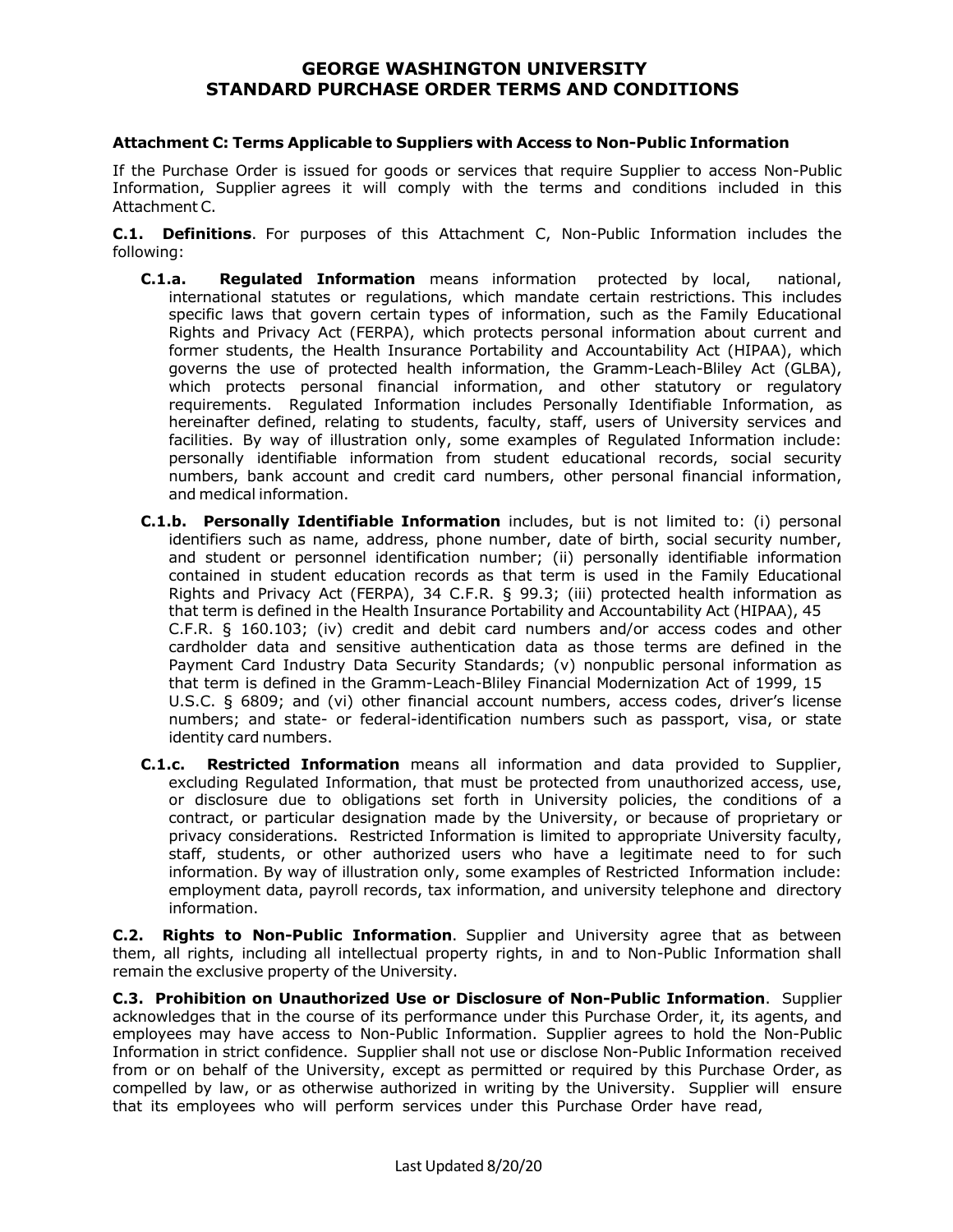understood, and agree to comply with the terms of this Attachment C.

**C.4. Disclosure of Non-Public Information as Required by Law**. If Supplier is compelled by law, governmental rule or regulation, or order of a court with competent jurisdiction to disclose Non-Public Information, the Supplier shall, unless expressly prohibited by law, promptly provide written notice to the University of any such requirement to allow the University, in its discretion, to either (i) reach an agreement as to the timing and content of such disclosure, or (ii) enable the University to seek an appropriate protective order or other protection for the confidentiality of such information. Supplier further agrees to take any additional reasonable measures to assist the University in protecting the Non-Public Information.

**C.5 Safeguard Standard for Non-Public Information**. Supplier agrees that it will protect the Non-Public Information it receives from or on behalf of the University according to commercially acceptable standards and no less rigorously than it protects its own confidential information. The following sources provide some generally recognized industry standards for the protection of Non-Public Information. These sources are not intended to be comprehensive or exhaustive of all possible generally recognized industry standards:

- **C.5.a.** Center for Internet Security see http://www.cisecurity.org
- **C.5.b.** Payment Card Industry/Data Security Standards (PCI/DSS) see http://www.pcisecuritystandards.org/
- **C.5.c.** National Institute for Standards and Technology see http://csrc.nist.gov
- **C.5.d.** ISO/IEC27000-series see http://www.iso27001security.com/

**C.6. Return or Destruction of Non-Public Information**. Upon termination, cancellation, expiration or other conclusion of the Purchase Order, Supplier shall return to the University or, if return is not feasible, destroy all Non-Public Information in whatever form or medium that Supplier received from or created on behalf of the University. This provision shall also apply to all Non-Public Information that is in the possession of subcontractors or agents of Supplier. In such case, Supplier shall retain no copies of such information, including any compilations derived from and allowing identification of Non-Public Information. Unless otherwise requested in writing by the University, Supplier shall complete such return or destruction as promptly as possible, but not more than thirty (30) days after the effective date of the conclusion of this Purchase Order. Supplier agrees to return or destroy such Non-Public Information within seven (7) days of a request in writing by the University. Within the thirty (30) day period following termination or written request, Supplier shall certify in writing to the University that such return or destruction has been completed. Written confirmation of the destruction of data in the Supplier's possession or on Supplier computer systems should include standards used for the destruction; such standards should meet National Institute of Standards, Guidelines for Media Sanitization, see http://csrc.nist.gov/.

If Supplier believes that the return or destruction of Non-Public Information is not feasible, Supplier shall provide written notification of the conditions that make return or destruction infeasible. Upon mutual agreement of the parties that return or destruction is not feasible, Supplier shall extend the protections of this Attachment C to Non-Public Information received from or created on behalf of the University, and limit further uses and disclosures of such Non-Public Information, for so long as Supplier maintains the Non-Public Information.

#### **C.7. Term and Termination**.

- **C.7.a.** This Attachment C shall take effect upon execution and/or acceptance of the Purchase Order and shall continue through the expiration or termination of the Purchase Order.
- **C.7.b.** In addition to the rights of the parties established by the underlying Purchase Order, if the University reasonably determines in good faith that Supplier has materially breached any of its obligations under this Attachment C, the University, in its sole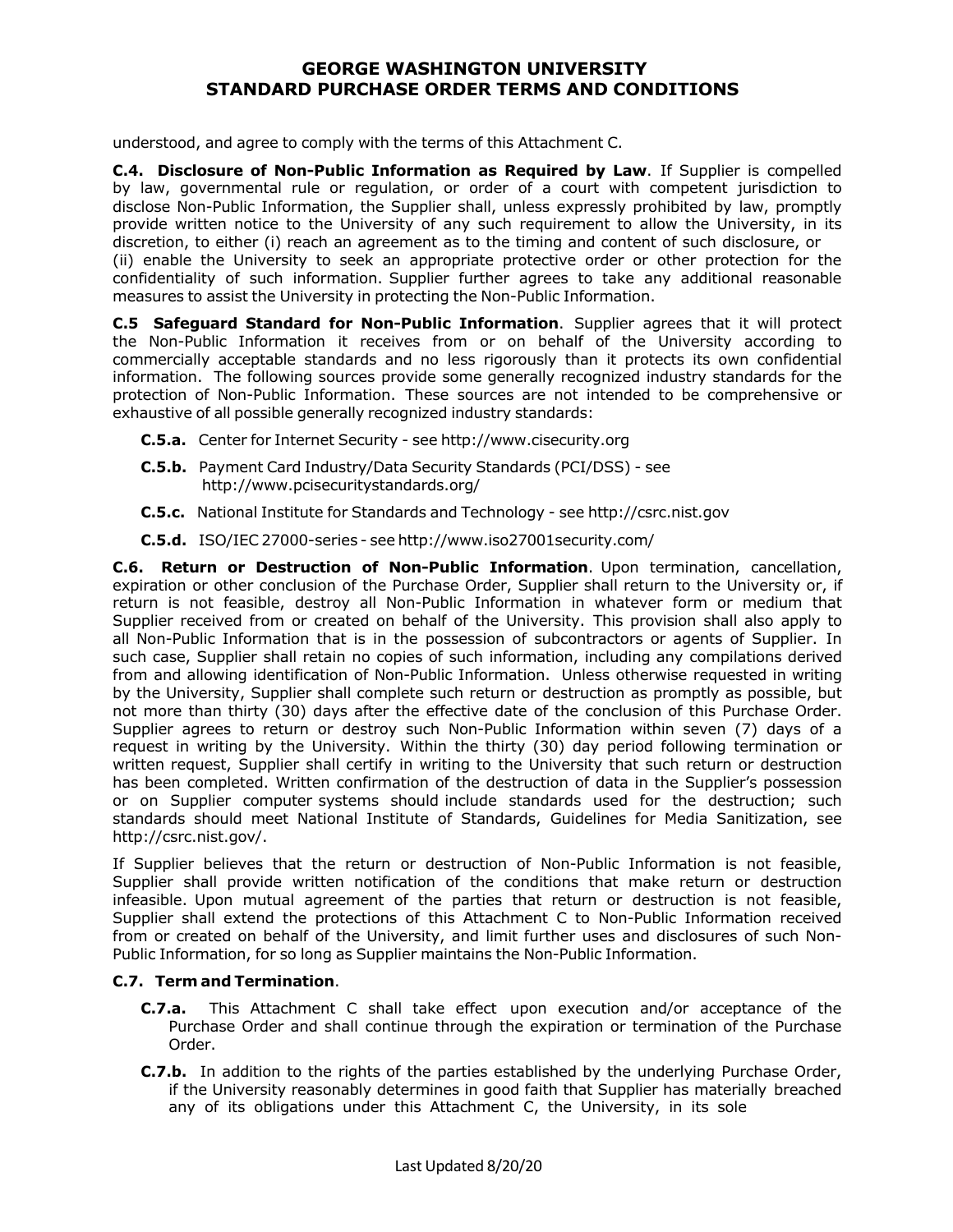discretion, shall have the right to: (i) exercise any of its rights to reports, access and inspection under this Attachment C; and/or (ii) require Supplier to submit to a plan of monitoring and reporting, as the University may determine necessary to maintain compliance with this Attachment C; and/or (iii) provide Supplier with a fifteen (15) day period to cure the breach; and/or (iv) terminate the Purchase Order immediately if Supplier has breached a material term of this Attachment C and cure is not possible.

**C.7.c.** Before exercising any of these options, the University shall provide written notice to Supplier describing the violation and the action it intends to take.

**C.8. Subcontractors and Agents**. If Supplier provides any Non-Public Information which was received from, or created for, the University to a subcontractor or agent, then Supplier shall require such subcontractor or agent to agree to the same restrictions and conditions as are imposed on Supplier by this Attachment C.

**C.9. Maintenance of the Security of Electronic Information**. Supplier shall develop, implement, maintain and use appropriate administrative, technical and physical security measures to preserve the confidentiality, integrity, and availability of all electronically maintained or transmitted Non-Public Information received from, or on behalf of, the University.

- **C.9.a. Network Security**. Supplier agrees at all times to maintain network security that, at a minimum, includes: network firewall provisioning, intrusion detection, and regular (at least annual) third party vulnerability assessments. Likewise, Supplier agrees to maintain network security that conforms to generally recognized industry standards (as described in Section C.5) and best practices that Supplier then applies to its own network.
- **C.9.b. Application and System Security**. Supplier agrees at all times to provide, maintain and support its software release and subsequent updates, upgrades, and bug fixes such that the software is, and remains secure from those vulnerabilities using applicable and recognized industry practices or standards including:

i. The Open Web Application Security Project's (OWASP) "Top Ten Project" - see http://www.owasp.org;

ii. The CWE/SANS Top 25 Programming Errors – see http://cwe.mitre.org/top25/ or http://www.sans.org/top25-programming-errors/; or

iii. Other generally recognized and comparable industry practices or standards.

Additionally, Supplier agrees to maintain a secure processing environment, including but not limited to, the timely application of patches, fixes and updates to operating systems and applications as provided by Supplier or open source support.

- **C.9.c. Data Security**. Supplier agrees to use administrative, technical, and physical measures that conform to generally recognized industry standards and best practices (as described in Section C.5) and which are at least as secure as those that Supplier applies to protect its own processing environment and confidential information.
- **C.9.d. Data Storage**. Supplier agrees that all Non-Public Information will be stored, processed, and maintained solely on designated target servers. Additionally, Supplier agrees that no Non-Public Information at any time will be processed on or transferred to any portable or laptop computing device or any portable storage medium, unless that device or storage medium is in use as part of the Supplier's designated backup and recovery processes and encrypted in accordance with Subsection C.9.f regarding data encryption. Supplier agrees not to store Non-Public Information outside of the United States without prior written consent from the University.
- **C.9.e. Data Transmission**. Supplier agrees that any and all electronic transmission or exchange of system and application data with the University and/or any other third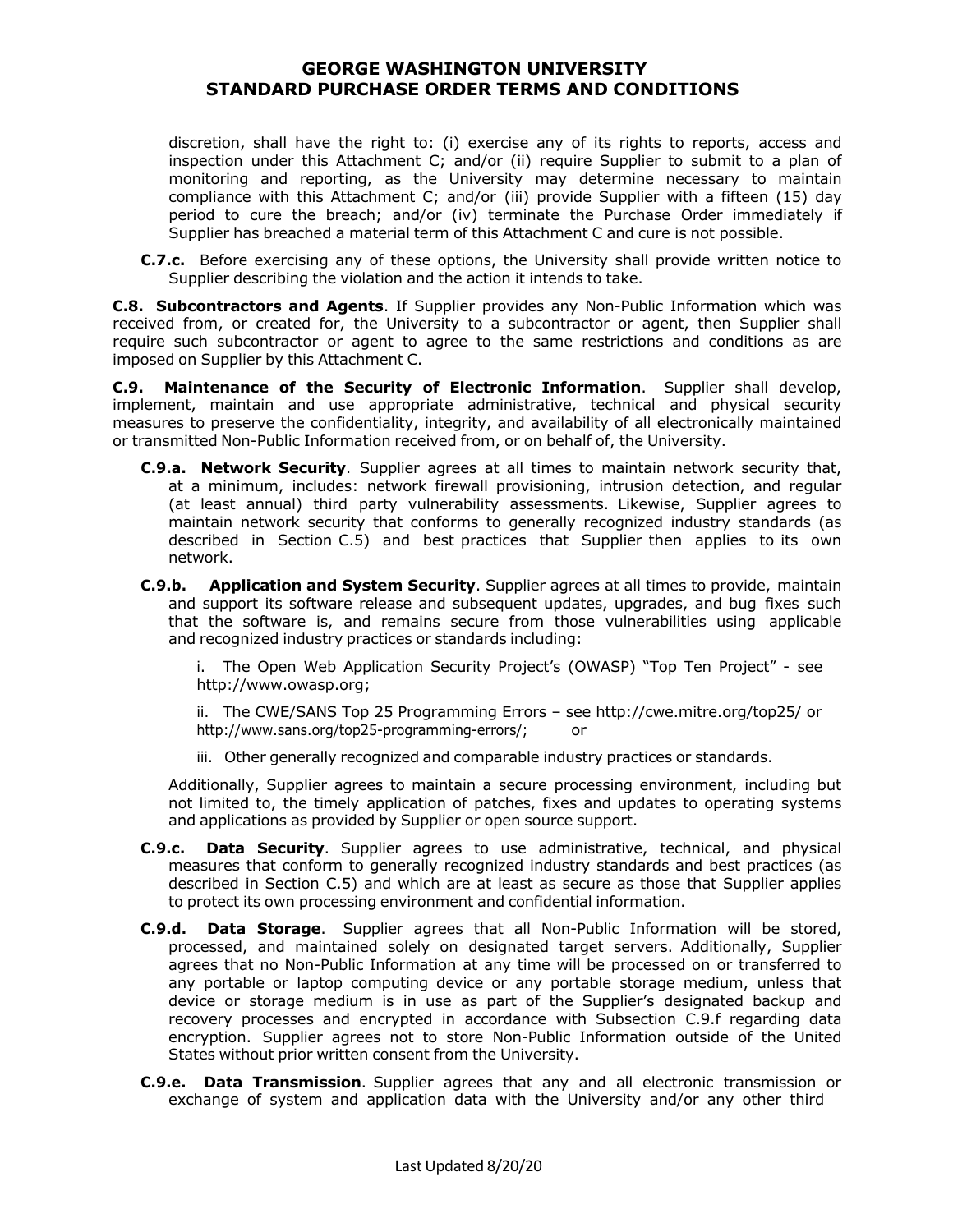parties when such third-party exchanges have been approved in writing by the University shall take place via secure means (using HTTPS or SFTP or equivalent) and solely in accordance with Subsection C.9.g regarding data re-use.

- **C.9.f. Data Encryption**. Supplier agrees to store all Non-Public Information and any backup of that information as part of its designated backup and recovery processes in encrypted form, using a commercially supported encryption solution. Supplier further agrees that any and all Non-Public Information, as defined herein or under applicable legislation or regulations, stored on any portable or laptop computing device or any portable storage medium is likewise encrypted.
- **C.9.g. Data Re-Use; Protection of Non-Public Information**. Supplier agrees that any and all data exchanged shall be used expressly and solely for the purposes enumerated in the Purchase Order and this Attachment C. Non-Public Information shall not be distributed, repurposed, or shared across other applications, environments, or business units of Supplier. Supplier further agrees that no Non-Public Information of any kind shall be transmitted, exchanged, or otherwise passed to other Suppliers or interested parties except on a case-by-case basis as specifically agreed to in writing by the University.
- **C.9.h. Malicious Code**. Supplier will not knowingly introduce into the University's systems any viruses, Trojan horses, worms, time bombs, locks, backdoors, counters, timers, spyware or other malware or any other computer programming devises that may damage the University's systems or data or prevent the University from operation or use of its systems, data or the like.

**C.10. Reporting of Unauthorized Disclosures or Misuse of Non-Public Information**. Supplier agrees to comply with all applicable laws that require notification of individuals in the event of unauthorized release of any Non-Public Information or other event requiring notification. Supplier further assumes responsibility for informing all such individuals in accordance with applicable laws. Supplier shall report by both telephone and written notification, by calling the University's Division of Information Technology Support Center at 202-994-GWIT(4948), and writing to the University at 44983 Knoll Square Drive, Enterprise Hall, Suite 340K Ashburn, VA 20147, any use Supplier or disclosure of Non-Public Information not authorized by this Attachment C or in writing by the University. Supplier shall make the report to the University no more than one (1) Supplier business day after Supplier learns of such use or disclosure. Supplier's report shall identify: (i) the nature of the unauthorized use or disclosure, (ii) the Non-Public Information used or disclosed, (iii) who made the unauthorized use or received the unauthorized disclosure, (iv) what Supplier has done or shall do to mitigate any deleterious effect of the unauthorized use or disclosure, and (v) what corrective action Supplier has taken or shall take to prevent future similar unauthorized use or disclosure. Supplier shall provide such other information, including a written report, as reasonably requested by the University.

**C.11. Indemnity**. Supplier shall defend and hold the University harmless from all claims, Supplier liabilities, damages, or judgments involving a third party, including the University's costs and attorney fees, which arise as a result of Supplier's failure to meet any of its obligations under this Attachment C.

**C.12. Right to Audit**. The University or an appointed audit firm ("Auditors") has the right to audit the Supplier and the Supplier's sub-contractors or affiliates that provide a service for the processing, transport or storage of Non-Public Information. The University will announce their intent to audit the Supplier by providing at a minimum of ten (10) business days' notice to the Supplier. A scope document along with a request for deliverables will be provided at the time of notification of an audit and may request information regarding Service Provider's security policies, standards, and procedures, including summaries of test results, if any, of Service Provider network or computer systems, the loss or disruption of which would have a material impact on the services. If the documentation requested cannot be removed from the Supplier's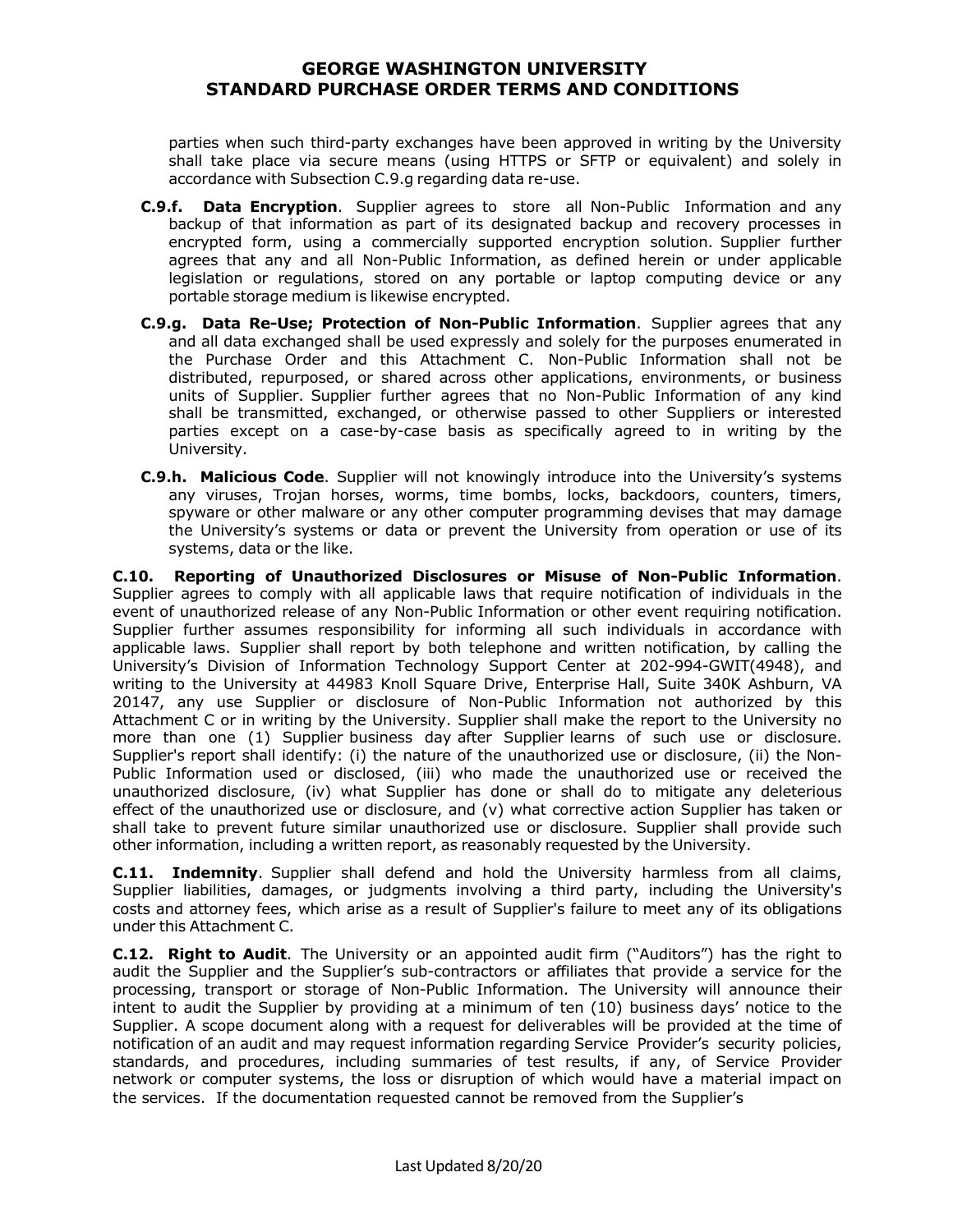premises, the Supplier will allow the Auditors access to their site. Where necessary, the Supplier will provide a personal site guide for the Auditors while on site. The Supplier will provide a private accommodation on site for data analysis and meetings; the accommodation will allow for a reasonable workspace, with appropriate lighting, electrical, a printer, and Internet connectivity. The Supplier will make necessary employees or contractors available for interviews in person or on the phone during the time frame of the audit. In lieu of the University or its appointed audit firm performing their own audit, if the Supplier has engaged an external audit firm to perform an audit, the University shall be permitted to review the controls tested as well as the results. Audits will be at the University's sole expense, except where the audit reveals material noncompliance with the requirements of this Attachment C, in which case the costs will be borne by the Supplier.

**C.13. Compliance with Laws**. Supplier agrees to comply in all material respects with all applicable laws, statutes, ordinances, rules, regulations, and judicial and administrative orders and decrees during the term of the Purchase Order and this Attachment C.

**C.14. Survival**. The respective rights and obligations of Supplier hereunder shall survive the termination of this Purchase Order.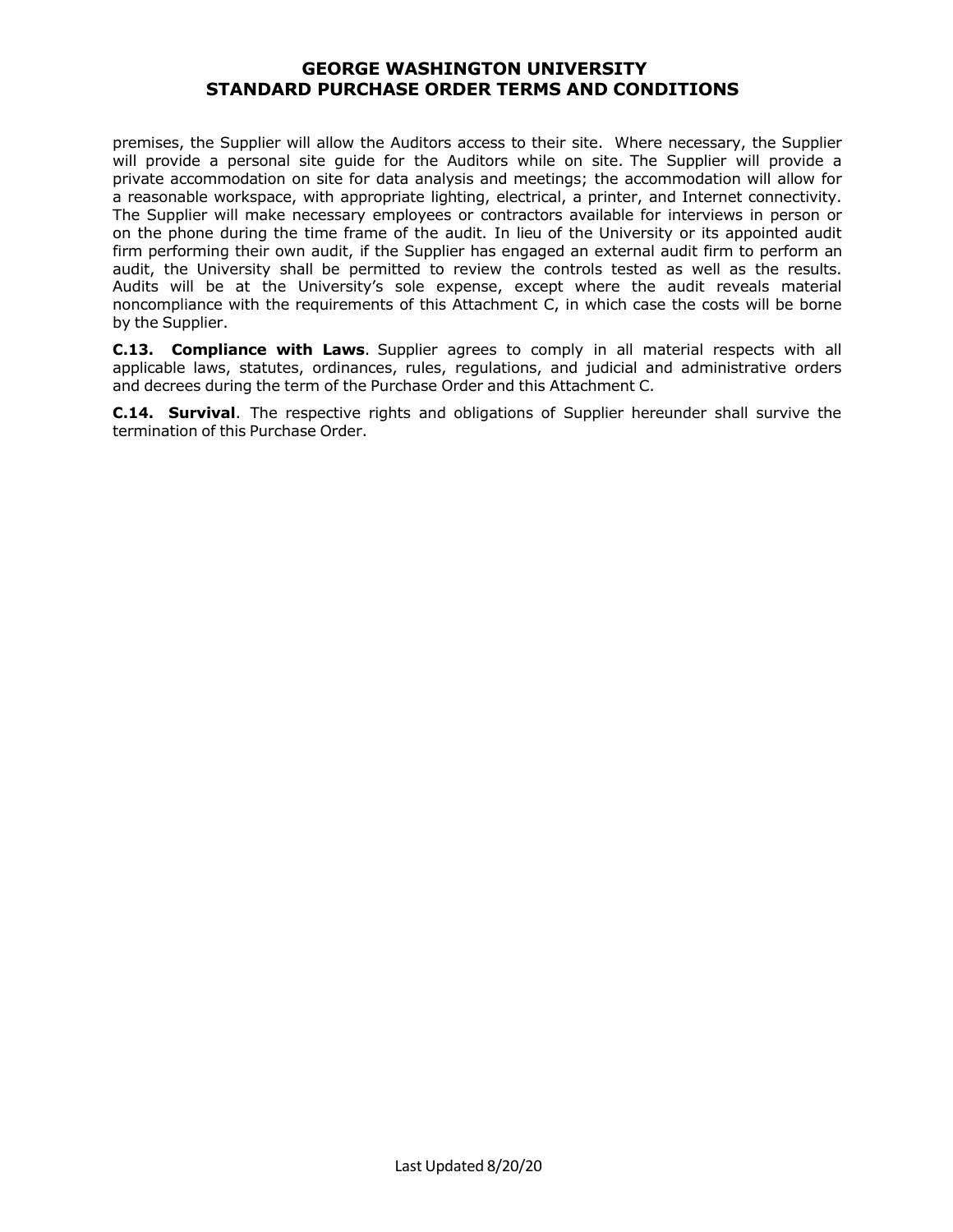#### **Attachment D: Terms Applicable to All Non-U.S. Suppliers or U.S. Suppliers Providing Non-U.S. Goods or Services**

**D.1. Compliance with Law.** Supplier will comply with all laws and regulations applicable to its performance hereunder, including applicable laws and regulations of the United States, the jurisdiction in which Supplier performs under this Purchase Order or in which the goods are manufactured, assembled or obtained, and other jurisdictions to which the Supplier is otherwise subject. Without limiting the foregoing:

- **D.1.a. Anti-Corruption.** Supplier represents, warrants, and agrees that (i) neither Supplier nor any of Supplier's employees, directors, agents, or other persons acting on Supplier's behalf have taken or will take any action related to or arising out of this Purchase Order that violates the United States Foreign Corrupt Practices Act or any applicable anticorruption laws of any country; and (ii) neither Supplier nor any employees, directors, agents, or other persons acting on Supplier's behalf have or will, in connection with this Purchase Order, directly or indirectly request, give, offer or promise to give, or authorize another person or entity to give any money or anything of value to any person (whether or not such person is a government official) for the purpose of inducing such person to improperly take or improperly omit to take any action in order to secure a business advantage. Upon request by the University from time to time, Supplier shall certify in writing its compliance with the foregoing obligations.
- **D.1.b. Compliance with Trade Control Laws.** Supplier will comply with all applicable U.S. and non-U.S. export controls, economic sanctions, import and customs laws and regulations in the supply, export, re-export, import and other transfer of the goods and services hereunder. Supplier hereby acknowledges and confirms that neither Supplier nor any of its subcontractors (if applicable) (i) is included on, owned or controlled by an individual or entity included on, or is acting on behalf of an individual or entity included on any of the restricted party lists maintained by the U.S. Government (e.g., Specially Designated Nationals List, Foreign Sanctions Evader List, Sectoral Sanctions Identification List, Denied Persons List, Unverified List, Entity List or List of Statutorily Debarred Parties) (collectively, "**Restricted Parties**"); or (ii) is located in, organized under the laws of, acting on behalf of, or owned or controlled by the government of or entities organized under the laws of countries or territories subject to U.S. economic sanctions (e.g., Crimea (region of Ukraine), Cuba, Iran, North Korea, or Syria). No Party shall be required to take or refrain from taking any action inconsistent with or penalized under the anti-boycott laws of the United States, including without limitation anti-boycott laws administered by the U.S. Commerce and Treasury Departments. Supplier represents and warrants that it has all necessary export or import authorizations for the supply of the goods or services to the University hereunder, shall comply with any import or export formalities, and shall at its own expense pay any duties, taxes or other fees with respect to the supply of goods and services to the University hereunder.
- **D.1.c. Child Labor.** Supplier represents and warrants that it is and will at all times be in compliance with all applicable laws that prohibit child labor or other exploitation of children in the manufacturing and delivery of any goods hereunder, consistent with the International Labor Organization's Minimum Age Convention of 1973.
- **D.1.d. Tropical Hardwood.** If applicable for the goods to be provided hereunder, Supplier represents and warrants that all wood products to be used and provided under this Purchase Order will be in accordance with the specifications and provisions of applicable state and federal laws that restrict or prohibit the purchase and use of tropical hardwoods. Qualification for an exemption under any such law will be the responsibility of Supplier, and proof of such qualification for exemption shall be provided to the University prior to the delivery of any applicable tropical hardwood products.